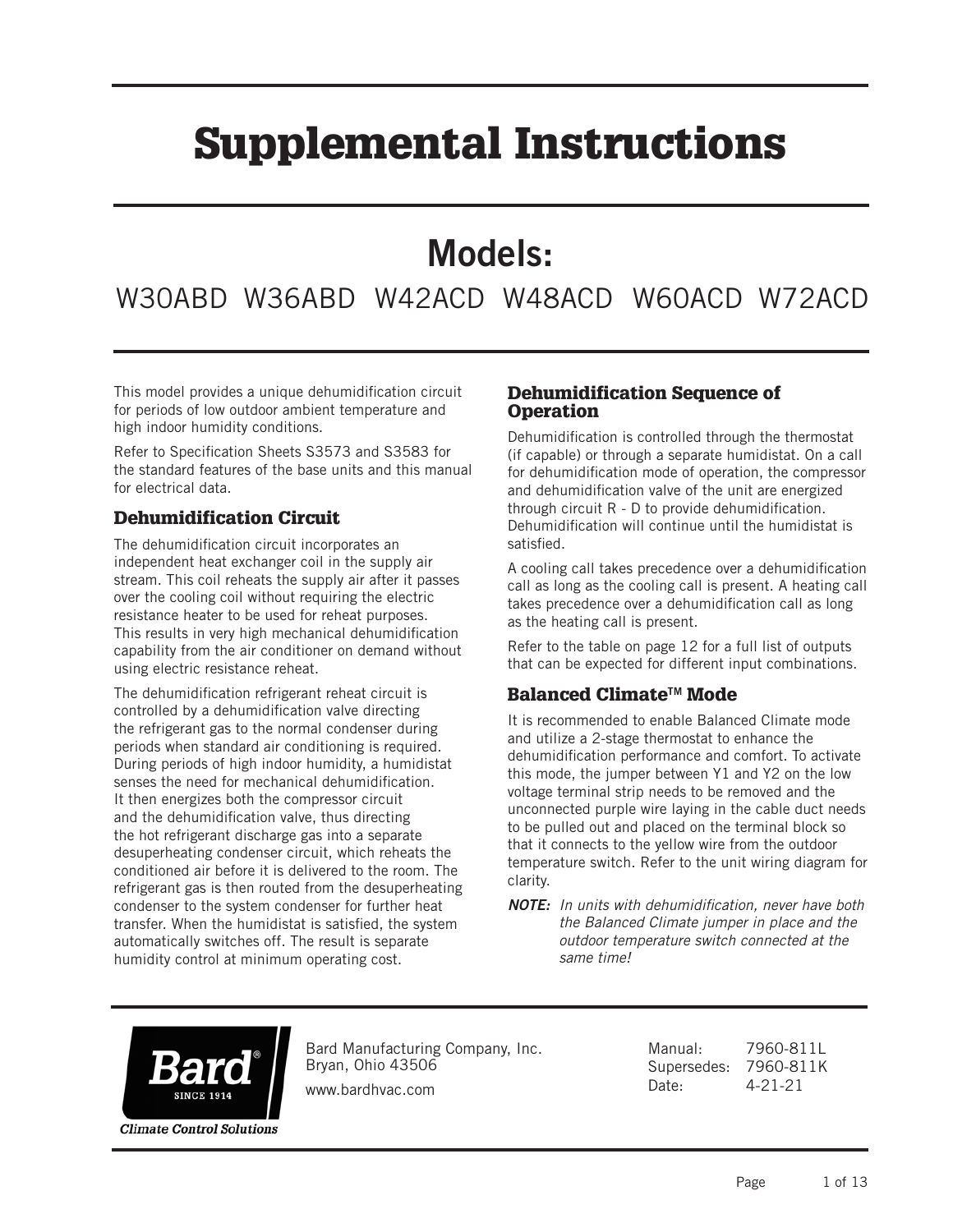This mode will allow the indoor blower to run at a reduced airflow on the first stage of cooling. A 2-stage thermostat connected to Y2 will then allow the airflow to return to normal rated speed if the call for dehumidification or cooling is not satisfied within the allotted time frame specified by the thermostat. See latest revision of unit installation instructions 2100- 689 or 2100-692 for more information regarding the Balanced Climate operation.

#### Electronic Expansion Valve

#### **Operation**

This model employs an electronic expansion valve (EEV) which meters the refrigerant to the evaporator. The EEV is made of a stepper motor that is controlled with a step output from the controller. The valve is capable of 480 steps which drives a needle valve that in turn regulates the flow of refrigerant. The EEV allows for tighter control and better capacity management in varying operating conditions than a standard TXV. The EEV system consists of the electronic valve and stator, control board, relay, suction temperature sensor and suction pressure transducer. The pressure transducer and temperature sensor monitor the suction line to provide real time data to the control board so that a real time superheat can be calculated. This then determines the EEV position. The controller is sent to maintain around 13° superheat. The relay is used to activate the EEV system's controller anytime that the compressor is energized.

#### **WARNING/AVERTISSEMENT**

- Exposure to high pressure refrigerant hazard.
- This unit is equipped with an electronic expansion valve. In order to fully recover refrigerant or evacuate the system during repairs, be sure to use service tool 2151-021 to manually open the electronic expansion valve or be sure to recover and evacuate from all service ports; suction, liquid, and discharge.



- Failure to do so could result in eye injuries and/or refrigerant burns.
- Exposition à un risque de réfrigérant à haute pression. - Cet appareil est équipé d'un détendeur électronique. Afini de récupérer complètement le réfrigérant ou d'évacuer le système pendant les réparations, assurez-vous d'utiliser I'outil de service 2151-021 pour ouvrir manuellement le détendeur électronique ou assurrez-vous de récupérer et d'évacuer de tous les ports de service: aspiration, liquide et refoulement.
- 7961-953 - Ne pas le faire pourrait entraîner des blessures auz yeux et / ou des brûlures de réfrigérant.

#### EEV Instructions for Vacuuming, Reclaiming and Charging Unit

The electronic expansion valve moves to a closed position when there is no call to control. In order to pull a complete vacuum, fully reclaim the system or charge the unit, connections to all service ports*—*suction, liquid and discharge*—*need to be utilized or the valve needs to be manually opened first. The valve can be opened manually using the magnetic EEV service tool (Bard Part # 2151-021) shown in Figure 1. To do this, remove the EEV stator coil (red color with retaining nut on top), slide the magnetic tool over the shaft

where the stator was removed and turn in a clockwise direction to open the valve to the full open position (directional arrows are provided on the tool).

Reapply the EEV stator coil and retaining nut once complete. Upon powering the unit back up, the control board will automatically drive the EEV back to the fully shut position. Once the compressor starts, the control board will again modulate the EEV position to control the system superheat.





#### Troubleshooting the Electronic Expansion Valve

The control board has two status LEDs.

- The green LED should be lit anytime that the board has power and the control is functioning.
- The red LED is to show that an alarm is present.

See Table 1 for a guide to know where to start troubleshooting the EEV. Refer to the appropriate unit replacement parts manual for any parts that are needed.

#### Control Board

Check that the controller is getting 24VAC signal (GO 24VAC Hot and G 24VAC common). Reference unit wiring diagram for proper connections. If 24V is present but the green LED is not lit, replace the controller. If the green LED is now lit but the superheat is still not being maintained, troubleshoot the relay to check that the DI is connected to G; refer to Relay in EEV Control **Box** on page 3.

#### Electronic Expansion Valve

Check to see if valve can be moved by manually moving the stepper motor using the EEV service tool shown in Figure 1 (Bard Part # 2151-021). If valve still does not control, check the transducer and thermistor sensors as described on page 4. If sensors are good, replace the valve.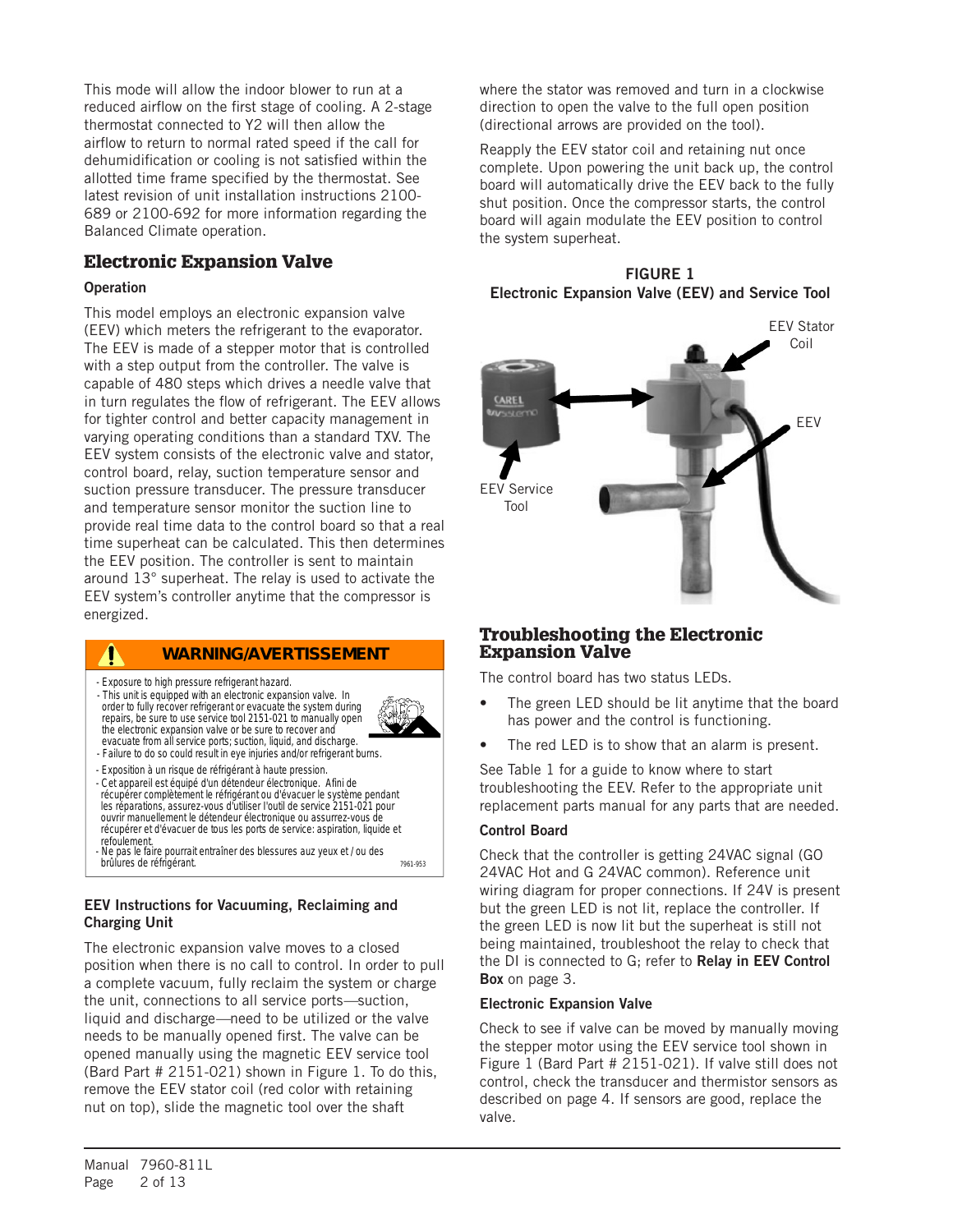#### TABLE 1 Electronic Expansion Valve Troubleshooting

| <b>Problem</b>                                                            | <b>Probable Cause</b>                                                                                                            | <b>Troubleshoot</b>   |
|---------------------------------------------------------------------------|----------------------------------------------------------------------------------------------------------------------------------|-----------------------|
| The green LED is not lit.                                                 | Controller not receiving 24VAC signal.                                                                                           | Control Board         |
| The green LED is lit, but superheat is not<br>being maintained.           | The relay is not closing the controller's DI<br>connection to ground.                                                            | Relay                 |
|                                                                           | The red LED is flashing and EEV is not controlling superheat properly (13° superheat). One of the following is likely the fault: |                       |
| 1. Low superheat is detected and the                                      | Stator is broken or connected incorrectly.                                                                                       | Stator                |
| controller is taking steps to protect the<br>system by closing the valve. | Valve is stuck open.                                                                                                             | <b>EEV Valve</b>      |
| 2. Suction temperature sensor error.                                      | Poor connection of sensor or faulty sensor.                                                                                      | Thermistor            |
| 3. Suction pressure transducer error.                                     | Pressure transducer wiring incorrect or<br>faulty transducer.                                                                    | Transducer            |
| The red LED is on steady.                                                 | The operating parameters have been<br>damaged.                                                                                   | Replace Control Board |

#### Relay in EEV Control Box

Contacts NO to DI and COM to G must be closed for EEV control to start controlling superheat. Check that the relay is getting 24VAC. Reference unit wiring diagram for proper connections. If 24V is present, measure the resistance between COM and NO; it should be 0 ohms when the relay is getting 24V. If the resistance is out of range, replace the relay.

#### Stator Coil

Disconnect the stator from the valve and the control and measure the resistance of the windings using an electrical tester. The resistance of both windings should be around 40 ohms +/– 10%. The four wire sets that will have resistance between them are: White and red, green and red, yellow and purple, blue and purple. If the resistance falls outside these values, replace the stator.

#### Transducer Sensor

- 1. Check that there is 5VDC Nominal between the red and black wires going to the transducer.
- 2. Check the signal voltage between the blue and black wires (0.5-4.5VDC Actual). The following formula and Figure 2 can be used to determine if the transducer's voltage to pressure ratio is within range. Replace transducer if out of range.
- 3. Check to ensure wires are correctly connected as follows:

Blue wire  $=$  pin 1 of controller plug to pin C on transducer plug

Red wire = pin 2 of controller plug to pin B on transducer plug

Black wire = pin 3 of controller plug to pin A on transducer plug

4. Check continuity of all three wires from transducer plug to controller plug. Replace wires if poor connection in any wire.

Formula for Tech:

(Measured Pressure x .016)  $+ .5 =$ Expected Transducer Signal Voltage (see Figure 2)



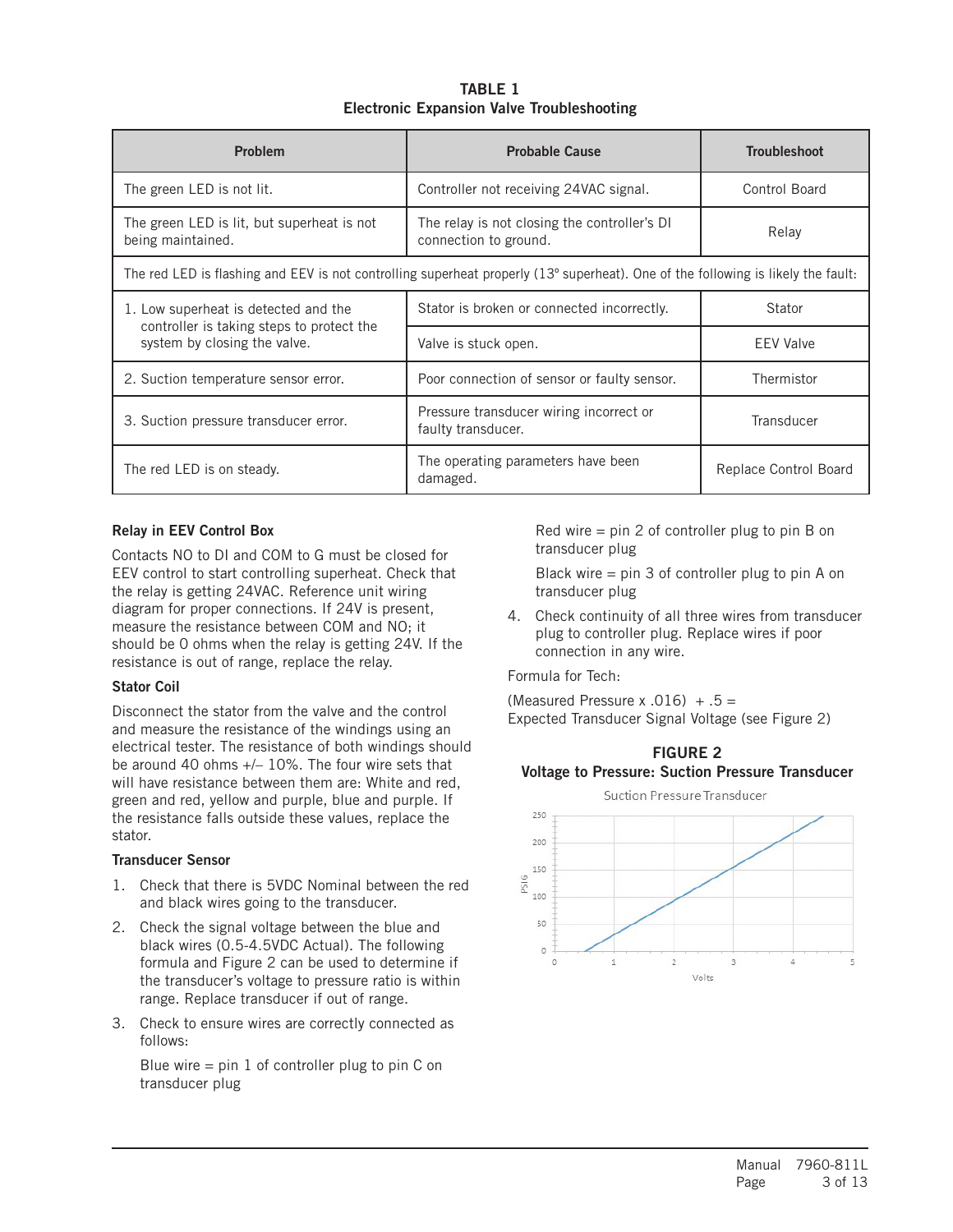#### Thermistor Sensor

- 1. Make a visual check for broken wire insulation, broken wires or cracked epoxy material.
- 2. Disconnect 10k ohm NTC thermistor from the EEV control box.
- 3. Use an ohmmeter to measure the resistance between the two connectors. Also use ohmmeter to check for short or open.
- 4. Compare the resistance reading to Table 2. Use sensor ambient temperature. (Tolerance of part is ±10 %.)
- 5. If sensor is out of tolerance, shorted, open or reads very low ohms, it should be replaced.

| <b>Temperature</b> |             | <b>Resistance</b> |      | <b>Temperature</b> | Resistance | <b>Temperature</b> |             | <b>Resistance</b> | Temperature |             | Resistance |
|--------------------|-------------|-------------------|------|--------------------|------------|--------------------|-------------|-------------------|-------------|-------------|------------|
| F                  | $\mathsf c$ | $\Omega$          | F    | $\mathbf C$        | $\Omega$   | F                  | $\mathsf c$ | $\Omega$          | F           | $\mathbf c$ | $\Omega$   |
| $-40$              | $-40$       | 188,500           | 28.4 | $-2$               | 29,730     | 96.8               | 36          | 6,700             | 165.2       | 74          | 1,980      |
| $-38.2$            | $-39$       | 178,500           | 30.2 | $-1$               | 28,480     | 98.6               | 37          | 6,470             | 167         | 75          | 1,920      |
| $-36.4$            | $-38$       | 169,000           | 32   | 0                  | 27,280     | 100.4              | 38          | 6,250             | 168.8       | 76          | 1,870      |
| $-34.6$            | $-37$       | 160,200           | 33.8 | $1\,$              | 26,130     | 102.2              | 39          | 6,030             | 170.6       | 77          | 1,820      |
| $-32.8$            | $-36$       | 151,900           | 35.6 | $\overline{c}$     | 25,030     | 104                | 40          | 5,830             | 172.4       | 78          | 1,770      |
| $-31$              | $-35$       | 144,100           | 37.4 | $\mathsf 3$        | 23,990     | 105.8              | 41          | 5,630             | 174.2       | 79          | 1,920      |
| $-29.2$            | $-34$       | 136,700           | 39.2 | $\overline{4}$     | 23,000     | 107.6              | 42          | 5,440             | 176         | 80          | 1,670      |
| $-27.4$            | $-33$       | 129,800           | 41   | 5                  | 22,050     | 109.4              | 43          | 5,260             | 177.8       | 81          | 1,620      |
| $-25.6$            | $-32$       | 123,300           | 42.8 | 6                  | 21,150     | 111.2              | 44          | 5,080             | 179.6       | 82          | 1,580      |
| $-23.8$            | $-31$       | 117,100           | 44.6 | $\overline{7}$     | 20,300     | 113                | 45          | 4,910             | 181.4       | 83          | 1,530      |
| $-22$              | $-30$       | 111,300           | 46.4 | 8                  | 19,480     | 114.8              | 46          | 4,750             | 183.2       | 84          | 1,490      |
| $-20.2$            | $-29$       | 105,700           | 48.2 | 9                  | 18,700     | 116.6              | 47          | 4,590             | 185         | 85          | 1,450      |
| $-18.4$            | $-28$       | 100,500           | 50   | 10                 | 17,960     | 118.4              | 48          | 4,440             | 186.8       | 86          | 1,441      |
| $-16.6$            | $-27$       | 95,520            | 51.8 | 11                 | 17,240     | 120.2              | 49          | 4,300             | 188.6       | 87          | 1,370      |
| $-14.8$            | $-26$       | 90,840            | 53.6 | 12                 | 16,560     | 122                | 50          | 4,160             | 190.4       | 88          | 1,340      |
| $-13$              | $-25$       | 86,430            | 55.4 | 13                 | 15,900     | 123.8              | 51          | 4,030             | 192.2       | 89          | 1,300      |
| $-11.2$            | $-24$       | 82,260            | 57.2 | 14                 | 15,280     | 125.6              | 52          | 3,900             | 194         | 90          | 1,270      |
| $-9.4$             | $-23$       | 78,330            | 59   | 15                 | 14,690     | 127.4              | 53          | 3,770             | 195.8       | 91          | 1,230      |
| $-7.6$             | $-22$       | 74,610            | 60.8 | 16                 | 14,120     | 129.2              | 54          | 3,650             | 197.6       | 92          | 1,200      |
| $-5.8$             | $-21$       | 71,100            | 62.6 | 17                 | 13,580     | 131                | 55          | 3,540             | 199.4       | 93          | 1,170      |
| $-4$               | $-20$       | 67,770            | 64.4 | 18                 | 13,060     | 132.8              | 56          | 3,430             | 201.2       | 94          | 1,140      |
| $-2.2$             | $-19$       | 64,570            | 66.2 | 19                 | 12,560     | 134.6              | 57          | 3,320             | 203         | 95          | 1,110      |
| $-0.4$             | $-18$       | 61,540            | 68   | 20                 | 12,090     | 136.4              | 58          | 3,220             | 204.8       | 96          | 1,080      |
| 1.4                | $-17$       | 58,680            | 69.8 | 21                 | 11,630     | 138.2              | 59          | 3,120             | 206.6       | 97          | 1,050      |
| 3.2                | $-16$       | 55,970            | 71.6 | 22                 | 11,200     | 140                | 60          | 3,020             | 208.4       | 98          | 1,020      |
| $\overline{5}$     | $-15$       | 53,410            | 73.4 | 23                 | 10,780     | 141.8              | 61          | 2,930             | 210.2       | 99          | 1,000      |
| 6.8                | $-14$       | 50,980            | 75.2 | 24                 | 10,380     | 143.6              | 62          | 2,840             | 212         | 100         | 970        |
| 8.6                | $-13$       | 48,680            | 77   | 25                 | 10,000     | 145.4              | 63          | 2,750             |             |             |            |
| 10.4               | $-12$       | 46,500            | 78.8 | 26                 | 9,630      | 147.2              | 64          | 2,670             |             |             |            |
| 12.2               | $-11$       | 44,430            | 80.6 | 27                 | 9,280      | 149                | 65          | 2,590             |             |             |            |
| 14                 | $-10$       | 42,470            | 82.4 | 28                 | 8,940      | 150.8              | 66          | 2,510             |             |             |            |
| 15.8               | $-9$        | 40,570            | 84.2 | 29                 | 8,620      | 152.6              | 67          | 2,440             |             |             |            |
| 17.6               | $-8$        | 38,770            | 86   | 30                 | 8,310      | 154.4              | 68          | 2,360             |             |             |            |
| 19.4               | $-7$        | 37,060            | 87.8 | 31                 | 8,010      | 156.2              | 69          | 2,300             |             |             |            |
| 21.2               | $-6$        | 35,440            | 89.6 | 32                 | 7,730      | 158                | 70          | 2,230             |             |             |            |
| 23                 | $-5$        | 33,900            | 91.4 | 33                 | 7,450      | 159.8              | 71          | 2,160             |             |             |            |
| 24.8               | $-4$        | 32,440            | 93.2 | 34                 | 7,190      | 161.6              | 72          | 2,100             |             |             |            |
| 26.6               | $-3$        | 31,050            | 95   | 35                 | 6,940      | 163.4              | 73          | 2,040             |             |             |            |

| <b>TABLE 2</b>                                    |
|---------------------------------------------------|
| <b>10K Ohm NTC Sensor: Temperature/Resistance</b> |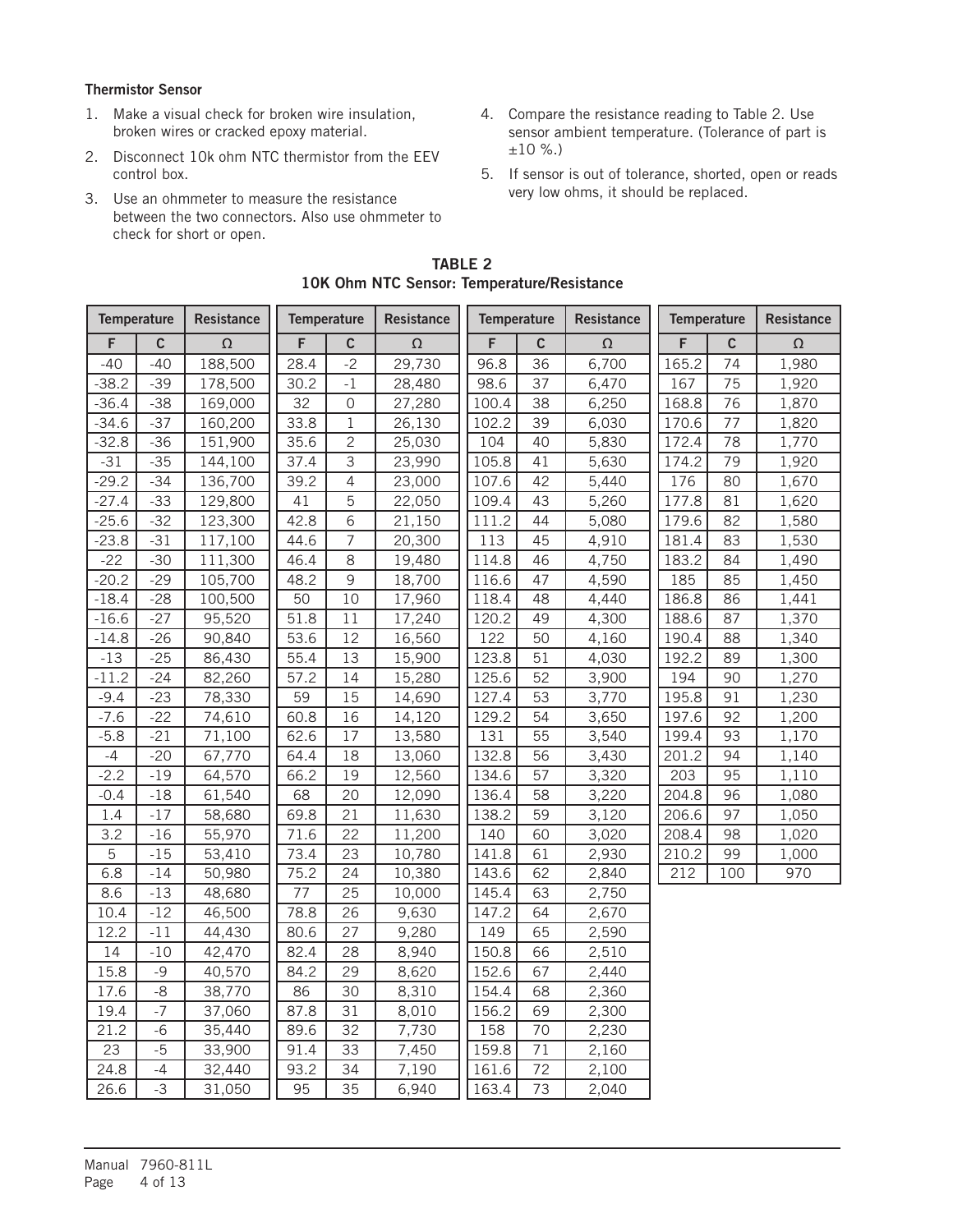| 6,200<br>5.8<br>55.1<br>5,200<br>81.1<br>54.8<br>6,700<br>6.3 | (7,100)<br>53.2<br>26,700<br>0.723<br>7,400<br>56.5<br>134<br>19,300<br>434<br>131<br>54.7<br>1,500<br>6,900<br>6.5<br>62.4<br>128<br>320<br>63.5<br>131<br>(5,400)<br>82.1<br>52.9<br>129<br>408<br>27,600<br>0.710<br>8,000<br>7.5<br>133<br>19,600<br>56.1<br>54.4<br>5,900<br>5.6<br>126<br>79.9<br>79.0<br>61.3<br>3,900<br>7,700<br>129<br>304<br>62.4<br>(3,800)<br>7,300<br>6.9<br>54.4 | (7,800)<br>436<br>18,900<br>8,700<br>8.2<br>57.8<br>138<br>27,600<br>0.685<br>438<br>56.1<br>8,700<br>64.6<br>135<br>322<br>2,500<br>(6, 200)<br>8.2<br>325<br>83.1<br>410<br>19,200<br>0.676<br>57.5<br>55.8<br>136<br>28,400<br>9,200<br>8.7<br>411 | (8,600)<br>28,400<br>18,400<br>10,000<br>9.4<br>59.2<br>57.6<br>142<br>0.648<br>440<br>10,500<br>3,600<br>9.9<br>84.0<br>138<br>(6,900)<br>65.7<br>$\sqrt{327}$<br>10.0<br>18,700<br>10,600<br>58.8<br>140<br>413<br>29,300<br>0.638<br>57.2 | (9,300)<br>11,500<br>145<br>18,000<br>11,300<br>60.6<br>59.0<br>29,300<br>0.614<br>10.7<br>441<br>11.5<br>4,600<br>(7,600)<br>12,200<br>85.0<br>66.8<br>141<br>330                                                                                                                                                                                                                                                                                                                                                                                                                                                                                                                 |
|---------------------------------------------------------------|-------------------------------------------------------------------------------------------------------------------------------------------------------------------------------------------------------------------------------------------------------------------------------------------------------------------------------------------------------------------------------------------------|-------------------------------------------------------------------------------------------------------------------------------------------------------------------------------------------------------------------------------------------------------|----------------------------------------------------------------------------------------------------------------------------------------------------------------------------------------------------------------------------------------------|------------------------------------------------------------------------------------------------------------------------------------------------------------------------------------------------------------------------------------------------------------------------------------------------------------------------------------------------------------------------------------------------------------------------------------------------------------------------------------------------------------------------------------------------------------------------------------------------------------------------------------------------------------------------------------|
|                                                               |                                                                                                                                                                                                                                                                                                                                                                                                 |                                                                                                                                                                                                                                                       |                                                                                                                                                                                                                                              |                                                                                                                                                                                                                                                                                                                                                                                                                                                                                                                                                                                                                                                                                    |
|                                                               |                                                                                                                                                                                                                                                                                                                                                                                                 |                                                                                                                                                                                                                                                       |                                                                                                                                                                                                                                              | 18,300<br>144<br>415<br>30,100<br>0.608<br>11,800<br>11.1<br>60.2<br>58.7                                                                                                                                                                                                                                                                                                                                                                                                                                                                                                                                                                                                          |
| 52.6<br>128                                                   |                                                                                                                                                                                                                                                                                                                                                                                                 | 306<br>4,900<br>(4,500)<br>80.9<br>132<br>309<br>55.8<br>54.0<br>9,800<br>55.5<br>135<br>386<br>$\frac{8}{6}$<br>131<br>384<br>9.2<br>382<br>57.1                                                                                                     | 9,400<br>8.9<br>63.5<br>11,100<br>10.5<br>64.6<br>5,900<br>81.8<br>136<br>(5, 200)<br>$\overline{5}$<br>10.4<br>58.5<br>139<br>56.9<br>388                                                                                                   | (6,000)<br>12.2<br>139<br>6,900<br>12,900<br>82.8<br>65.7<br>314<br>142<br>11.7<br>59.9<br>58.4<br>390                                                                                                                                                                                                                                                                                                                                                                                                                                                                                                                                                                             |
| 60.3<br>288<br>123                                            | c<br>8,300<br>6,200<br>7.8<br>77.7<br>(2,100)<br>61.4<br>127                                                                                                                                                                                                                                                                                                                                    | 28,400<br>8,500<br>19,500<br>19,900<br>0.701<br>29,300<br>0.666<br>10,000<br>62.5<br>290<br>7,200<br>(2,800)<br>9.4<br>130<br>293<br>78.7                                                                                                             | 19,100<br>30,100<br>0.635<br>11,000<br>79.6<br>8,200<br>11,800<br>63.5<br>133<br>(3,600)<br>11.1<br>295                                                                                                                                      | 18,600<br>31,000<br>0.600<br>12,400<br>12.8<br>80.6<br>64.6<br>$\frac{9,300}{ }$<br>(4,300)<br>13,600<br>137<br>298                                                                                                                                                                                                                                                                                                                                                                                                                                                                                                                                                                |
| 52.2<br>59.2                                                  | 29,300<br>8.5<br>358<br>20,300<br>0.693<br>9,000<br>55.4<br>130<br>$\overline{53.7}$<br>75.5<br>124<br>8,500<br>c<br>8,900<br>8.4<br>60.3<br>272<br>(400)                                                                                                                                                                                                                                       | 360<br>19,900<br>10,300<br>56.8<br>30,200<br>0.659<br>134<br>9.7<br>362<br>55.1<br>128<br>275<br>10,700<br>76.5<br>61.4<br>9,600<br>(1,100)<br>10.1<br>277                                                                                            | 19,400<br>10.9<br>31,000<br>0.626<br>11,600<br>56.6<br>58.1<br>137<br>364<br>11.8<br>10,600<br>12,500<br>77.4<br>62.5<br>280<br>(1,900)<br><sup>131</sup>                                                                                    | 12.2<br>19,000<br>59.5<br>58.0<br>141<br>31,900<br>0.596<br>12,900<br>365<br>(2,600)<br>13.4<br>63.5<br>11,600<br>14,200<br>78.4<br>282                                                                                                                                                                                                                                                                                                                                                                                                                                                                                                                                            |
|                                                               | 30,200<br>55.0<br>125<br>335<br>20,700<br>0.685<br>9,500<br>9.0<br>$\overline{53.3}$<br>129                                                                                                                                                                                                                                                                                                     | 20,200<br>54.8<br>31,100<br>0.650<br>10,900<br>10.3<br>56.4<br>132<br>338<br>337                                                                                                                                                                      | 31,900<br>19,800<br>12,100<br>11.4<br>136<br>57.8<br>56.2<br>340<br>0.621                                                                                                                                                                    | 12.6<br>19,400<br>13,400<br>139<br>32,800<br>342<br>0.591<br>57.7<br>59.1                                                                                                                                                                                                                                                                                                                                                                                                                                                                                                                                                                                                          |
| 57.9<br>119<br>$rac{53.3}{51.2}$<br>125                       | 10,900<br>1,300<br>0.12<br>9,600<br>73.3<br>122<br>257<br>59.2<br>5<br>$\frac{54.6}{53.0}$<br>0.678<br>10,000<br>9.4<br>311                                                                                                                                                                                                                                                                     | 800<br>$10.8$<br>260<br>12,200<br>0.066<br>11,400<br>60.0<br>125<br>$\frac{74.3}{ }$<br>262<br>314<br>10.9<br>$\frac{560}{540}$<br>132<br>314<br>$127\,$<br>0.641                                                                                     | 12.5<br>0.00<br>13,200<br>129<br>265<br>13,200<br>75.2<br>61.1<br>55.5<br>12.2<br>57.4<br>316<br>0.611                                                                                                                                       | 14,200<br>(700)<br>14,900<br>132<br>76.2<br>62.2<br>14.1<br>267<br>$\frac{13.4}{58.7}$<br>318<br>0.582                                                                                                                                                                                                                                                                                                                                                                                                                                                                                                                                                                             |
| $\frac{57.0}{5}$<br>$\frac{17}{243}$                          | 3,00C<br>0.23<br>10,100<br>ن<br>ه<br>71.1<br>58.1                                                                                                                                                                                                                                                                                                                                               | $\frac{120}{245}$<br>14,200<br>$\frac{2,200}{0.155}$<br>$\frac{12,000}{2}$<br>11.3<br>$\overline{72.1}$<br>59.2<br>$\frac{12}{248}$                                                                                                                   | 15,200<br>$\frac{1,500}{ }$<br>$\overline{0.10}$<br>13,700<br>12.9<br>$\frac{1}{2}$<br>$rac{60.3}{127}$                                                                                                                                      | 8<br>16,200<br>800<br>0.049<br>15,400<br>14.5<br>$\frac{1}{74.0}$<br>$\frac{61.3}{130}$<br>$\frac{252}{252}$                                                                                                                                                                                                                                                                                                                                                                                                                                                                                                                                                                       |
| 51.2<br>123                                                   | 54.3<br>32,000<br>0.675<br>10,400<br>9.8<br>52.6<br>126<br>21,600<br>291                                                                                                                                                                                                                                                                                                                        | 55.6<br>293<br>21,100<br>130<br>295<br>32,900<br>11,800<br>11.1<br>54.1<br>0.641                                                                                                                                                                      | 57.0<br>33,700<br>20,700<br>0.614<br>13,000<br>12.3<br>55.5<br>133<br>297                                                                                                                                                                    | 13.5<br>20,300<br>58.4<br>57.0<br>137<br>34,600<br>14,300<br>298<br>0.587                                                                                                                                                                                                                                                                                                                                                                                                                                                                                                                                                                                                          |
| $\frac{8}{30.8}$<br>121<br>271                                | 53.9<br>32,900<br>22,100<br>0.672<br>10,800<br>10.2<br>$\frac{52.3}{ }$                                                                                                                                                                                                                                                                                                                         | 125<br>11.5<br>55.2<br>33,800<br>21,600<br>0.639<br>12,200<br>53.7<br>129<br>274                                                                                                                                                                      | 12.6<br>56.6<br>21,200<br>55.2<br>34,600<br>0.613<br>13,400<br>276                                                                                                                                                                           | 20,800<br>13.9<br>58.0<br>56.6<br>136<br>35,500<br>0.586<br>14,700<br>278                                                                                                                                                                                                                                                                                                                                                                                                                                                                                                                                                                                                          |
| Supply Air WB<br>Suction PSIG <sub>4</sub>                    |                                                                                                                                                                                                                                                                                                                                                                                                 |                                                                                                                                                                                                                                                       |                                                                                                                                                                                                                                              | Total Cooling Btuh<br>Total Cooling Btuh<br>Total Cooling Btuh<br>Total Cooling Btuh<br>Discharge PSIG4<br>Discharge PSIG<br>Discharge PSIG4<br>Discharge PSIG<br>Suction PSIG4<br>Sensible Btuh<br>Supply Air DB<br>Supply Air WB<br>Suction PSIG <sup>4</sup><br>Sensible Btuh<br>Supply Air WB<br>Sensible Btuh<br>Supply Air DB<br>Supply Air WB<br>Suction PSIG <sup>4</sup><br>Sensible Btuh<br>Supply Air WB<br>Suction PSIG <sub>4</sub><br>Supply Air DB<br>Supply Air DB<br>Lbs. H <sub>20/hr</sub> .<br>Lbs. H <sub>20/hr</sub> .<br>Lbs. H20/hr.<br>Lbs. H20/hr.<br>Latent Btuh<br>Latent Btuh<br>Latent Btuh<br>Latent Btuh<br>$5\sqrt{ }$<br>$S$ T<br>5<br>$5\sigma$ |
| 127<br>121<br>51.9<br>55.9<br>$\frac{115}{228}$               | 31,100<br>21,100<br>13,100<br>15,400<br>68.9<br>57.0<br>4,700<br>10,700<br>0.31<br>10.1                                                                                                                                                                                                                                                                                                         | 32,300<br>20,700<br>11,600<br>$\frac{118}{231}$<br>3,900<br>12,500<br>11.8<br>16,400<br>0.238<br>69.8<br>233<br>$58.1\,$<br>121                                                                                                                       | 33,200<br>20,300<br>12,900<br>3,200<br>0.18<br>13.4<br>70.8<br>$\frac{1}{2}$<br>17,400<br>14,200<br>236                                                                                                                                      | 34,000<br>14,200<br>60.2<br>2,500<br>15.0<br>18,400<br>0.136<br>15,900<br>238<br>$\overline{71.7}$<br>Discharge PSIG                                                                                                                                                                                                                                                                                                                                                                                                                                                                                                                                                               |

#### W30ABD Cooling and Dehumidification Application Data1

Values listed are with ventilation package disabled

- 72 W H ° Return air temperature °F @ Default airflow (950 CFM) for AC tests and Balanced Climate airflow (705 CFM) for dehumidification tests<br>§ Below 50°F, unit requires a factory or field installed low ambient control.

Suction pressure +/- 4 psi, Discharge pressure +/- 10 psi

Manual 7960-811L<br>Page 5 of 13 5 of 13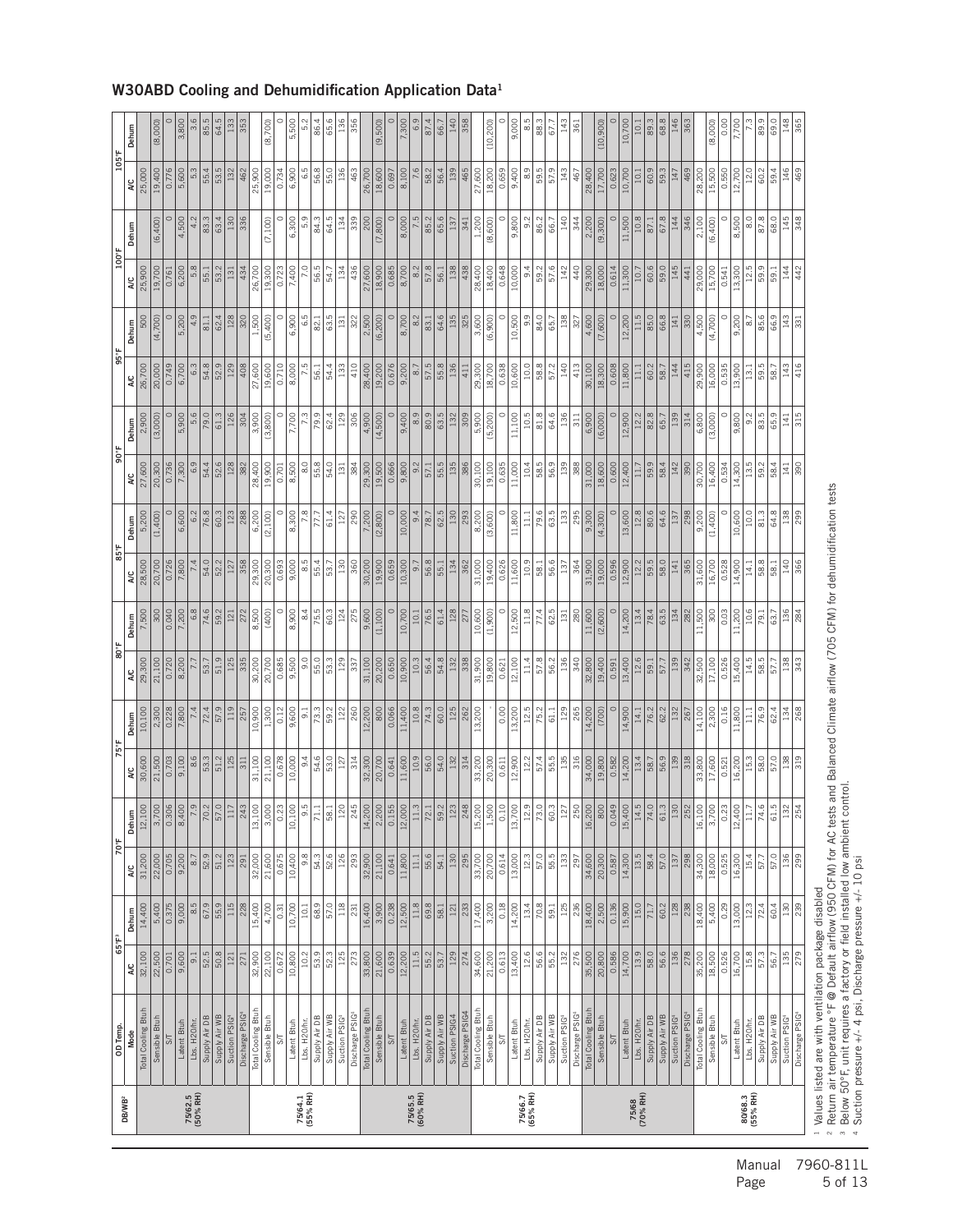| <b>DB/WB<sup>2</sup></b> | OD Temp                        |                  | $65^{\circ}$ F <sup>3</sup> | 70°F            |                                       | 75°F                   |                        | 80°F         |                 | 85°F         |                   | 90°F          |                  | 95°F         |                | 100°F        |                   | 105°F        |                 |
|--------------------------|--------------------------------|------------------|-----------------------------|-----------------|---------------------------------------|------------------------|------------------------|--------------|-----------------|--------------|-------------------|---------------|------------------|--------------|----------------|--------------|-------------------|--------------|-----------------|
|                          | Total Cooling Btuh<br>Mode     | 39,800<br>A/C    | 18,700<br>Dehum             | 38,700<br>2K    | 16,200<br>Dehum                       | 37,500<br>λC           | 13,700<br>Dehum        | 36,500<br>¥  | 11,100<br>Dehum | 35,300<br>λC | 8,500<br>Dehum    | 34,200<br>A/C | 5,900<br>Dehum   | 33,000<br>λC | 3,200<br>Dehum | 31,800<br>¥  | 400<br>Dehum      | 30,600<br>λC | Dehum           |
|                          | Sensible Btuh                  | 29,200           | 7,100                       | 28,700          | $\frac{5,300}{ }$                     | 28,200                 | $\frac{3,500}{ }$      | 27,700       | 1,600           | 27,200       | (300)             | 26,600        | (2, 200)         | 26,100       | (4, 200)       | 25,500       | (6, 100)          | 25,000       | (8,100)         |
|                          | $S\sqrt{ }$                    | 0.734            | 0.380                       | 0.742           |                                       | 0.752                  |                        | 0.759        | 0.144           | 0.771        | $\circ$           | 0.778         |                  | 0.791        |                | 0.802        | $\circ$           | 0.817        |                 |
|                          | Latent Btuh                    | 10,600           | 11,600                      | 10,000          | $\frac{0.327}{10,900}$                | 9,300                  | $\frac{0.255}{10,200}$ | 8,800        | 9,500           | 8,100        | 8,800             | 7,600         | 8,100            | 6,900        | 7,400          | 6,300        | 6,500             | 5,600        | 5,700           |
| 75/62.5<br>(50% RH)      | Lbs. H20/hr.                   | $10.0$           | 10.9                        | 9.4             | $\overline{10.3}$                     | 8.8                    | 9.6                    | 8.3          | 9.0             |              | 8.3               |               | 7.6              | 6.5          |                | 5.9          | 6.1               | 5.3          | ιò,             |
|                          | Supply Air DB                  | 52.0             | 67.0                        | 52.4            | 69.0                                  | 52.8                   | 71.1                   | 53.3         | 73.2            | 53.7         | 75.4              | 54.1          | 77.5             | 54.4         | 79.7           | 54.8         | 81.9              | 55.1         | 84.1            |
|                          | Supply Air WB                  | 50.5             | 55.1                        | 51.0            | $\overline{56.1}$                     | 51.3                   | 57.0                   | 51.7         | 58.1            | 52.1         | 59.2              | 52.4          | 60.2             | 52.8         | 61.3           | 53.1         | 62.5              | 53.4         | 63.6            |
|                          | Suction PSIG4                  | 125              | 119                         | 127             | $\frac{12}{254}$                      | 128                    | 120                    | 130          | 122             | 131          | 123               | 133           | 124              | 134          | 126            | 135          | 128               | 137          | <b>30</b>       |
|                          | Discharge PSIG                 | 287              | 239                         | 307             |                                       |                        | 269                    | 351          | 284             | 376          | 300               | 401           | 317              | 427          | 334            | 455          | 352               | 484          | 37              |
|                          | Total Cooling Btuh             | 40,900           | 19,800                      | 39,800          | 17,40C                                | 38,600                 | 14,900                 | 37,500       | 12,300          | 36,300       | 9,700             | 35,200        | 7,100            | 34,000       | 4,400          | 32,800       | 1,600             | 31,700       |                 |
|                          | Sensible Btuh                  | 27,500           | 6,200                       | 27,000          | 4,400                                 | 26,500                 | 2,500                  | 26,000       | 700             | 25,500       | (1, 200)          | 25,000        | (3, 200)         | 24,500       | (5, 100)       | 23,900       | (7,000)           | 23,300       | (9,000)         |
|                          | $S/\overline{T}$               | 0.672            | 0.31                        | 0.678           | 0.25                                  | 0.687                  | 0.17                   | 0.693        | 0.06            | 0.702        | $\circ$           | 0.710         | $\circ$          | 0.721        | $\circ$        | 0.729        | $\circ$           | 0.735        |                 |
|                          | Latent Btuh                    | 13,400           | 13,600                      | 12,800          | 13,000                                | 12,100                 | 12,400                 | 11,500       | 11,600          | 10,800       | 10,900            | 10,200        | 10,300           | 9,500        | 9,500          | 8,900        | 8,600             | 8,400        | 7,800           |
| 75/64.1<br>(55% RH)      | Lbs. H20/hr.                   | 12.6             | 12.8                        | 12.1            | 12.3                                  | 11.4                   | 11.7                   | 10.8         | 10.9            | 10.2         | 10.3              | 9.6           | $\overline{9.7}$ | 9.0          | 9.0            | 8.4          | $\overline{8}$    | 7.9          |                 |
|                          | Supply Air DB                  | 53.2             | 68.0                        | 53.6            | $\overline{5}$                        | 54.1                   | 72.2                   | 54.5         | 74.3            | 54.9         | 76.4              | 55.3          | 78.6             | 55.6         | 80.7           | 56.0         | 83.0              | 56.4         | $\frac{1}{85}$  |
|                          | Supply Air WB                  | 51.9             | 56.2                        | 52.3            | 57.2                                  | 52.7                   | 58.2                   | 53.1         | 59.2            | 53.5         | 60.3              | 53.8          | 61.3             | 54.2         | 62.4           | 54.5         | 63.5              | 54.8         | 64.             |
|                          | Suction PSIG <sup>4</sup>      | 128              | 122                         | 130             | 123                                   | 131                    | 124                    | 133          | 125             | 134          | 126               | 136           | 127              | 137          | 129            | 138          | 131               | 140          | $\frac{33}{13}$ |
|                          | Discharge PSIG                 | 288              | 242                         | 309             | 25                                    | 330                    | 271                    | 353          | 287             | 377          | 303               | 402           | 320              | 429          | 337            | 457          | 355               | 485          |                 |
|                          | Total Cooling Btuh             | 41,900<br>25,900 | $\frac{21,000}{5,300}$      | 40,800          | $\frac{18,600}{3,500}$                | 39,500<br>24,900       | 16,100                 | 38,500       | 13,500          | 37,400       | 10,900            | 36,200        | 8,300            | 35,000       | 5,600          | 33,900       | 2,800             | 32,700       |                 |
|                          | Sensible Btuh                  |                  |                             | 25,400          |                                       |                        | 1,700                  | 24,400       | (300)           | 23,900       | (2,100)           |               | (4, 100)         |              | (6,000)        | 22,300       | (7,900)           | 21,700       | (9,900)         |
|                          | $\frac{2}{3}$                  | 0.618            | 0.252                       | 0.623           | $\frac{88}{180}$                      | 0.630                  | 0.106                  | 0.634        |                 | 0.639        |                   | 0.646         |                  | 0.651        |                | 0.658        |                   | 0.664        |                 |
|                          | Latent Btuh                    | 16,000           | 15,700                      | 15,400          | 15,100                                | 14,600                 | 14,400                 | 14,100       | 13,800          | 13,500       | 13,000            | 12,800        | 12,400           | 12,200       | 11,600         | 11,600       | 10,700            | 11,000       | 9,900           |
| 75/65.5<br>(60% RH)      | Lbs. H <sub>20/hr</sub> .      | 15.1             | 14.8                        | 14.5            | 14.2                                  | 13.8                   | 13.6                   | 13.3         | 13.0            | 12.7         | 12.3              | 12.1          | 11.7             | 11.5         | 10.9           | 10.9         | 10.1              | 10.4         | ິ<br>ອ          |
|                          | Supply Air DB                  | 54.4             | 69.1                        | 54.9            | 71.1                                  | 55.2                   | 73.2                   | 55.7         | 75.3            | 56.1         | 77.4              | 56.5          | 79.6             | 56.9         | $81.8$         | 57.2         | 84.0              | 57.6         | 86.             |
|                          | Supply Air WB                  | 53.3             | 57.3                        | 53.7            | $rac{58.3}{126}$                      | 54.0                   | 59.2                   | 54.5         | 60.3            | 54.8         | 61.3              | 55.2          | 62.4             | 55.5         | 63.5           | 55.9         | 64.6              | 56.2         | 65.8            |
|                          | Suction PSIG4                  | 131              | 125                         | 133             |                                       | 134                    | 126                    | 136          | 128             | 137          | 129               | 138           | 130              | 140          | 132            | 141          | 134               | 143          | 136             |
|                          | Discharge PSIG                 | 290              | 245                         | 310             | $\frac{55}{55}$                       | 332                    | 274                    | 355          | 290             | 379          | 306               | 404           | 322              | 431          | 340            | 458          | 358               | 487          | 376             |
|                          | Total Cooling Btuh             | 42,900           | 22,200                      | 41,800          | 19,800                                | 40,600                 | 17,300                 | 39,500       | 14,700          | 38,400       | 12,100            | 37,200        | 9,500            | 36,100       | 6,800          | 34,900       | 4,000             | 33,700       | 1.200           |
|                          | Sensible Btuh                  | 24,200           | 4,400                       | 23,800          | $\frac{2,600}{2}$                     | 23,300                 | $\frac{1}{20}$         | 22,800       | (1,200)         | 22,200       | (3, 100)          | 21,700        | (5,000)          | 21,200       | (6,900)        | 20,600       | (8,800)           | 20,100       | (10, 800)       |
|                          | $5\frac{1}{2}$                 | 0.564            | 0.20                        | 0.569           | $rac{12}{5}$                          | 0.574                  | 0.04                   | 0.577        | $\circ$         | 0.578        | $\circ$           | 0.583         | $\circ$          | 0.587        | $\circ$        | 0.590        | $\circ$           | 0.596        |                 |
|                          | Latent Btuh                    | 18,700           | 17,800                      | 18,000          | 17,200                                | 17,300                 | 16,600                 | 16,700       | 15,900          | 16,200       | 15,200            | 15,500        | 14,500           | 14,900       | 13,700         | 14,300       | 12,800            | 13,600       | 12,000          |
| 75/66.7<br>(65% RH)      | Lbs. H20/hr.                   | 17.6             | $16.8$                      | 17.0            | 16.2                                  | 16.3                   | $15.7\,$               | 15.8         | 15.0            | 15.3         | 14.3              | 14.6          | 13.7             | 14.1         | 12.9           | 13.5         | $12.1$            | 12.8         |                 |
|                          | Supply Air DB                  | 55.7             | 70.1                        | 56.1            | 72.2                                  | 56.5                   | 74.2                   | 56.9         | 76.3            | 57.3         | 78.5              | 57.7          | 80.6             | 58.1         | 82.8           | 58.4         | 85.0              | 58.8         | $\overline{87}$ |
|                          | Supply Air WB                  | 54.7             | 58.4                        | 55.1            | 59.4                                  | 55.4                   | 60.3                   | 55.8         | 61.4            | 56.2         | 62.4              | 56.6          | 63.5             | 56.9         | 64.6           | 57.2         | 65.7              | 57.5         | 66.9            |
|                          | Suction PSIG4                  | 134              | 128                         | 136             | $\frac{25}{2}$                        | 137                    | 129                    | 139          | 131             | 140          | 132               | 141           | 133              | 143          | 135            | 144          | 137               | 146          |                 |
|                          | Discharge PSIG                 | 292              | 247                         | 312             | 262                                   | 334                    | 277                    | 356          | 292             | 380          | 308               | 406           | 325              | 432          | 342            | 460          | 360               | 489          | 379             |
|                          | Total Cooling Btuh             | 43,900           | 23,400                      | 42,800          | 21,000                                | 41,600                 | 18,500                 | 40,600       | 15,900          | 39,400       | 13,300            | 38,300        | 10,600           | 37,100       | 7,900          | 35,900       | $\frac{6,200}{ }$ | 34,700       | 2,400           |
|                          | Sensible Btuh                  | 22,600           | 3,500                       | 22,100          | 1,700                                 | 21,700                 | (200)                  | 21,100       | (2,100)         | 20,600       | (4,000)           | 20,100        | (5,900)          | 19,500       | (7, 800)       | 19,000       | (9,700)           | 18,400       | (11, 700)       |
|                          | $S/\Gamma$                     | 0.515            | 0.150                       | 0.516<br>20,700 | 0.081<br>19,300                       | 0.522                  | $\circ$                | 0.520        |                 | 0.523        | $\circ$<br>17,300 | 0.525         |                  | 0.526        | $\subset$      | 0.529        | $\subset$         | 0.530        |                 |
|                          | Latent Btuh                    | 21,300           | 19,900                      |                 |                                       | 19,900                 | 18,700                 | 19,500       | 18,000          | 18,800       |                   | 18,200        | 16,500           | 17,600       | 15,700         | 16,900       | 14,900            | 16,300       | 14,100          |
| 75/68<br>(70% RH)        | Lbs. H20/hr                    | 56.9<br>$20.1\,$ | $18.8\,$<br>71.1            | 57.3<br>19.5    | $\frac{18.2}{ }$<br>$\overline{73.2}$ | $\boxed{18.8}$<br>57.7 | 17.6                   | 18.4         | 77.4<br>17.0    | 17.7         | 79.5<br>16.3      | 58.9<br>17.2  | 15.6<br>81.7     | 59.3<br>16.6 | 83.9<br>14.8   | 15.9<br>59.7 | 14.1              | 15.4         |                 |
|                          | Supply Air DB<br>Supply Air WB | 56.0             | 59.5                        | 56.4            | 60.4                                  | 56.7                   | 75.2<br>61.4           | 58.1<br>57.2 | 62.5            | 58.5<br>57.6 | 63.5              | 57.9          | 64.6             | 58.3         | 65.7           | 58.6         | 66.8<br>86.1      | 60.0<br>58.9 | 88.3            |
|                          | Suction PSIG <sup>4</sup>      | 137              | $\frac{131}{2}$             | 139             | 132                                   | 140                    | 132                    | 142          | 134             | 143          | 135               | 144           | 136              | 146          | 138            | 147          | 140               | 149          |                 |
|                          | Discharge PSIG                 | 293              | 250                         | 314             | 264                                   | 335                    | 279                    | 358          | 295             | 382          | 311               | 407           | 328              | 434          | 345            | 462          | 363               | 490          | 382             |
|                          | Total Cooling Btuh             | 44,300           | 24,700                      | 43,200          | 22,200                                | 42,000                 | 19,700                 | 41,000       | 17,200          | 39,800       | 14,600            | 38,700        | 11,900           | 37,500       | 9,200          | 36,300       | 6,500             | 35,100       | 3,700           |
|                          | Sensible Btuh                  | 28,800           | 7,600                       | 28,300          | 5,800                                 | 27,800                 | 3,900                  | 27,300       | 2,000           | 26,800       | 100               | 26,200        | (1,800)          | 25,700       | (3,700)        | 25,200       | (5,700)           | 24,600       | (7,600)         |
|                          | 5                              | 0.650            | 0.31                        | 0.655           | 0.26                                  | 0.662                  | 0.20                   | 0.666        | 0.12            | 0.673        | 0.01              | 0.677         |                  | 0.685        |                | 0.694        | $\circ$           | 0.701        |                 |
|                          | Latent Btuh                    | 15,500           | 17,100                      | 14,900          | 16,400                                | 14,200                 | 15,800                 | 13,700       | 15,200          | 13,000       | 14,500            | 12,500        | 13,700           | 11,800       | 12,900         | 11,100       | 12,200            | 10,500       | 11,300          |
| 80/68.3<br>(55% RH)      | Lbs. H20/hr.                   | 14.6             | 16.1                        | 14.1            | 15.5                                  | 13.4                   | 14.9                   | 12.9         | 14.3            | 12.3         | 13.7              | 11.8          | 12.9             | $\Xi$        | 12.2           | 10.5         | 11.5              | 9.9          | $\Xi$           |
|                          | Supply Air DB                  | 57.6             | 72.1                        | 58.0            | 74.2                                  | 58.4                   | 76.2                   | 58.9         | 78.4            | 59.3         | 80.5              | 59.6          | 82.6             | 60.0         | 84.8           | 60.4         | 87.0              | 60.7         | 89.3            |
|                          | Supply Air WB                  | 56.4             | 59.5                        | 56.8            | 60.5                                  | 57.1                   | 61.4                   | 57.5         | 62.5            | 57.9         | 63.5              | 58.3          | 64.6             | 58.6         | 65.7           | 58.9         | 66.8              | 59.2         | 68.0            |
|                          | Suction PSIG <sup>4</sup>      | 138              | 133                         | 140             | 13 <sup>2</sup>                       | 141                    | 134                    | 143          | 136             | 144          | 137               | 145           | 139              | 147          | 140            | 148          | 142               | 150          | 144             |
|                          | Discharge PSIG4                | 293              | 250                         | 313             | 265                                   |                        | 280                    |              | 295             |              |                   | 407           |                  | 433          |                |              | 363               |              | 382             |

W36ABD Cooling and Dehumidification Application Data1

Values listed are with ventilation package disabled

- 72 W H

<sup>2</sup> Return air temperature °F @ Default airflow (1150 CFM) for AC tests and Balanced Climate airflow (790 CFM) for dehumidification tests<br>3 Below 50°F, unit requires a factory or field installed low ambient control.

Suction pressure +/- 4 psi, Discharge pressure +/- 10 psi

Manual 7960-811L<br>Page 6 of 13 6 of 13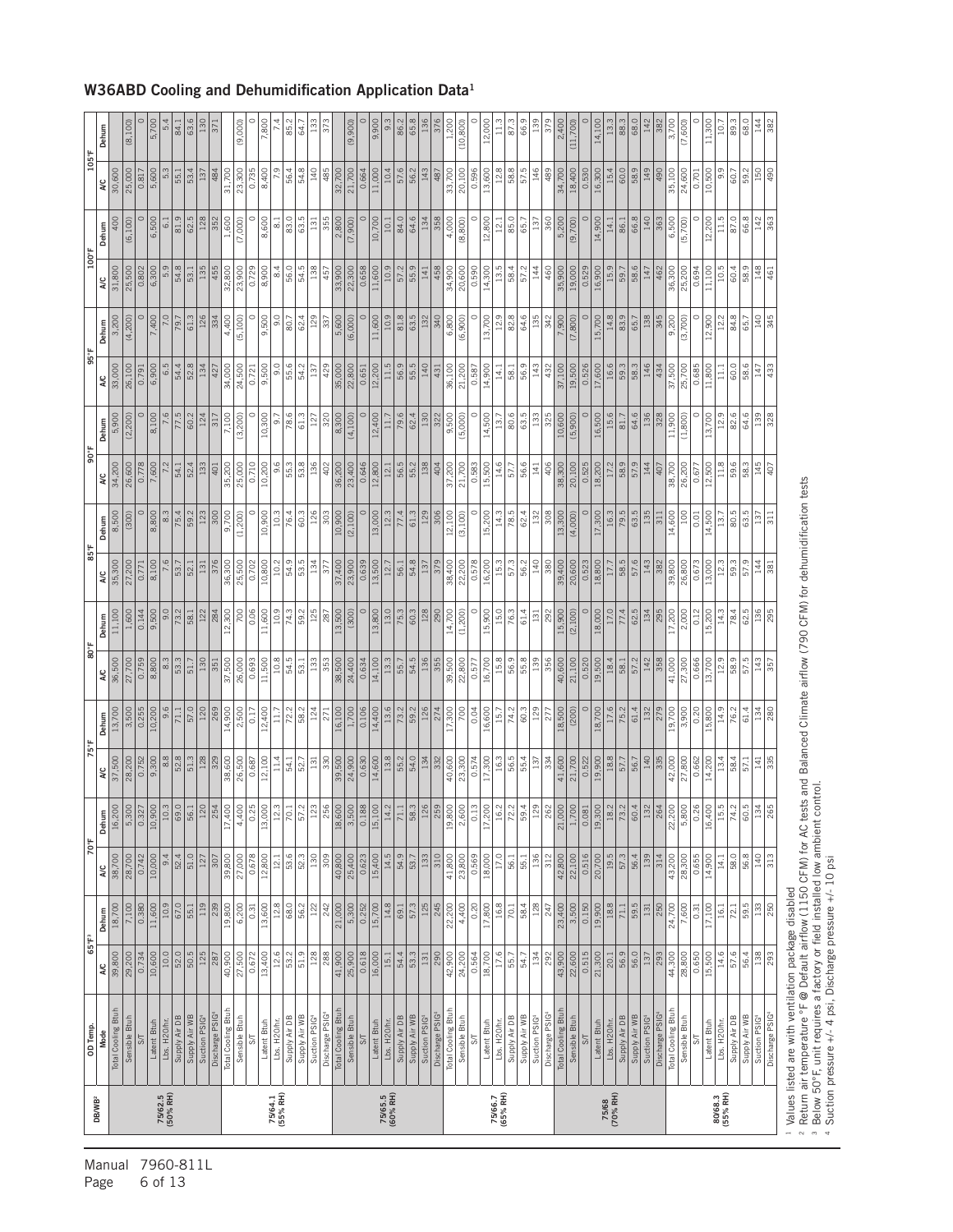| OD Temp.                               | 65°F <sup>3</sup><br>A/C |                                        | 70°F                 |                            | 75°F                 |                    | 80°F                 | Dehum            | 85°F                       |                 | 90°F                | Dehum         | 95°F           |                  | 100°F                |                | $105^{\circ}$ F<br>A/C |               |
|----------------------------------------|--------------------------|----------------------------------------|----------------------|----------------------------|----------------------|--------------------|----------------------|------------------|----------------------------|-----------------|---------------------|---------------|----------------|------------------|----------------------|----------------|------------------------|---------------|
| Total Cooling Btuh<br>Mode             | 45,900                   | 22,500<br>Dehum                        | 44,500<br><b>A</b> C | Dehum<br>19,700            | 43,200<br><b>A/C</b> | 16,800<br>Dehum    | 41,800<br><b>A/C</b> | 14,000           | 40,600<br><b>A/C</b>       | 11,000<br>Dehum | 39,300<br><b>AC</b> | 8,000         | 38,100<br>A/C  | 4,900<br>Dehum   | 36,900<br><b>A/C</b> | 1,700<br>Dehum | 35,700                 | Dehum         |
| Sensible Btuh                          | 33,300                   | 9,200                                  | 32,600               | 7,00                       | 32,100               | 4,900              | 31,500               | 2,500            | 30,900                     | 300             | 30,300              | (2,000)       | 29,800         | (4,300)          | 29,300               | (6,600)        | 28,800                 | (9,000)       |
| S/T                                    | 0.725                    | 0.409                                  | 0.733                | 0.35                       | 0.743                | 0.292              | 0.754                | 0.179            | 0.761                      | 0.027           | 0.771               |               | 0.782          |                  | 0.794                |                | 0.807                  |               |
| Latent Btuh                            | 12,600                   | 13,300                                 | 11,900               | 12,700                     | 11,100               | $\frac{11,900}{2}$ | 10,300               | 11,500           | 9,700                      | 10,700          | 9,000               | 10,000        | 8,300          | 9,200            | 7,600                | 8,300          | 6,900                  | 7,500         |
| Lbs. H20/hr.                           | 11.9                     | 12.5                                   | 11.2                 | 12.0                       | 10.5                 | 11.2               | 9.7                  | $10.8$           | 9.2                        | 10.1            | 8.5                 | 9.4           | 7.8            | $\overline{8.7}$ |                      | 7.8            | 6.5                    |               |
| Supply Air WB<br>Supply Air DB         | 52.6<br>$\frac{8}{30.8}$ | 54.9<br>66.1                           | 53.0<br>51.2         | 8.3                        | 51.6<br>53.3         | 56.8<br>70.4       | 53.8<br>51.9         | 72.6<br>58.0     | 54.2<br>52.3               | 74.8<br>59.0    | 54.5<br>52.6        | 76.9<br>60.1  | 54.9<br>52.9   | 79.1<br>61.1     | 55.3<br>53.3         | 81.4<br>62.1   | 55.6<br>53.6           | 83.6<br>63.2  |
| Suction PSIG4                          | $\frac{1}{1}$            | $\frac{8}{108}$                        | 120                  | ∣≊                         | 121                  |                    | 122                  | 112              | 123                        | 114             | 125                 | 116           | 126            | 118              | 127                  | 121            | 129                    |               |
| Discharge PSIG                         | 274                      | 243                                    | 295                  | $\overline{26}$            | 315                  | 273                | 339                  | 292              | 362                        | 307             | 384                 | 322           | 407            | 335              | 431                  | 348            | 455                    | 360           |
| Total Cooling Btuh                     | 47,200                   | 24,000                                 | 45,800               | 21,200                     | 44,500               | 18,300             | 43,200               | 15,400           | 41,900                     | 12,400          | 40,600              | 9,400         | 39,400         | 6,300            | 38,200               | 3,200          | 37,000                 |               |
| Sensible Btuh                          | 31,500                   | 8,200                                  | 30,900               | 6,00                       | 30,300               | 3,800              | 29,700               | 1,500            | 29,100                     | (700)           | 28,600              | (3,000)       | 28,000         | (5, 300)         | 27,500               | (7,600)        | 27,000                 | (10,000)      |
| $\overline{\mathsf{S}}$                | 0.667                    | 0.34                                   | 0.675                | $\frac{2}{3}$              | 0.681                | 0.21               | 0.688                | 0.10             | 0.695                      |                 | 0.704               |               | 0.711          |                  | 0.720                |                | 0.730                  |               |
| Latent Btuh                            | 15,700                   | 15,800                                 | 14,900               | 15,200                     | 14,200               | 14,500             | 13,500               | 13,900           | 12,800                     | 13,100          | 12,000              | 12,400        | 11,400         | 11,600           | 10,700               | 10,800         | 10,000                 | 10,000        |
| Lbs. H20/hr.                           | 14.8                     | 14.9                                   | 14.1                 | 14.                        | 13.4                 | 13.7               | 12.7                 | 13.1             | 12.1                       | 12.4            | 11.3                | 11.7          | 10.8           | 10.9             | 10.1                 | 10.2           | 9.4                    | d<br>α        |
| Supply Air DB                          | 53.8                     | 67.1                                   | 54.2                 | 69.                        | 54.6                 | 71.4               | 54.9                 | 73.5             | 55.3                       | 75.7            | 55.7                | 77.9          | 56.1           | 80.1             | 56.4                 | 82.3           | 56.8                   | 84.5          |
| Supply Air WB                          | 52.2                     | 56.0                                   | 52.6                 | 57.0                       | 53.0                 | 58.0               | 53.3                 | 59.0             | 53.7                       | 60.1            | 54.0                | $\frac{1}{6}$ | 54.3           | 62.2             | 54.6                 | 63.2           | 54.9                   | 64.3          |
| Suction PSIG                           | 122                      | $\frac{111}{11}$                       | 123                  | $\Xi$                      | 124                  | 113                | 125                  | 115              | 126                        | 117             | 128                 | 119           | 129            | 122              | 130                  | 124            | 132                    |               |
| Discharge PSIG                         | 275                      | 246                                    | 297                  | $\overline{26}$            | 319                  | 280                | 341                  | 295              | 363                        | 310             | 386                 | 325           | 409            | 338              | 433                  | 351            | 456                    | 363           |
| Total Cooling Btuh                     | 48,500                   | 25,400                                 | 47,100               | 22,600                     | 45,800               | 19,700             | 44,500               | 16,900           | 43,200                     | 13,900          | 41,900              | 10,900        | 40,700         | 7,800            | 39,500               | 4,600          | 38,400                 | 1,400         |
| Sensible Btuh                          | 29,700                   | 7,200                                  | 29,100               | 5,000                      | 28,500               | 2,900              | 27,900               | 500              | 27,400                     | (1,700)         | 26,800              | (4,000)       | 26,300         | (6, 300)         | 25,70C               | (8,600)        | 25,200                 | (11,000)      |
| $S$ T                                  | 0.612                    | 0.283                                  | 0.618                | 0.22                       | 0.622                | 0.147              | 0.627                | 0.030            | 0.634                      |                 | 0.640               |               | 0.646          |                  | 0.651                |                | 0.656                  |               |
| Latent Btuh                            | 18,800                   | $\frac{18,200}{17.2}$                  | 18,000               | 17,600                     | 17,300               | 16,800             | 16,600               | 16,400           | 15,800                     | 15,600          | 15,100              | 14,900        | 14,400         | 14,100           | 13,800               | 13,200         | 13,200                 | 12,400        |
| Lbs. H20/hr.                           | 17.7                     |                                        | 17.0                 |                            | 16.3                 | 15.8               | 15.7                 | 15.5             | 14.9                       | 14.7            | 14.2                | 14.1          | 13.6           | 13.3             | 13.0                 | 12.5           | 12.5                   |               |
| Supply Air DB                          | 54.9                     | 68.0                                   | 55.3                 | 70.7                       | 55.6                 | 72.3               | 56.1                 | 74.5             | 56.5                       | 76.7            | 56.9                | 78.8          | 57.2           | 81.0             | 57.6                 | 83.3           | 58.0                   | 85.           |
| Supply Air WB                          | 53.6                     | 57.0                                   | 54.0                 |                            | 54.3                 | 59.0               | 54.7                 | 60.1             | 55.0                       | 61.1            | 55.4                | 62.2          | 55.7           | 63.2             | 56.0                 | 64.3           | 56.3                   | 65.3          |
| Suction PSIG4                          | 125                      | 114                                    | 126                  | Ë                          | 127                  | 117                | 128                  | 118              | 129                        | 120             | 131                 | 122           | 132            | 125              | 134                  | 128            | 135                    | 131           |
| Discharge PSIG                         | 277                      | 249                                    | 298                  | $\frac{8}{6}$              | 318                  | 279                | 342                  | 298              | 365                        | 313             | 387                 | 328           | 411            | 341              | 434                  | 354            | 458                    |               |
| Total Cooling Btuh                     | 49,800                   | 26,800                                 | 48,400               | 24,000                     | 47,100<br>26,800     | 21,100             | 45,800               | 18,300           | 44,500                     | 15,300          | 43,300              | 12,300        | 42,000         | 9,200            | 40,800               | 6,100          | 39,700                 | 2,800         |
| Sensible Btuh                          | 28,000                   | 6,200                                  | 27,300               | $\frac{4,000}{ }$          |                      | 1.900              | 26,200               | (500)            | 25,600                     | (2,700)         | 25,000              | (5,000)       | 24,500         | (7,300)          | 24,000               | (9,600)        | 23,500                 | (12,000)      |
| $S\sqrt{}$                             | 0.562                    | 0.23                                   | 0.564                | $\overline{0}$ .           | 0.569                | 0.09               | 0.572                |                  | 0.575                      |                 | 0.577               |               | 0.583          |                  | 0.588                |                | 0.592                  |               |
| Latent Btuh                            | 21,800                   | 20,600                                 | 21,100               | 20,000                     | 20,300               | 19,200             | 19,600               | 18,800           | 18,900                     | 18,000          | 18,300              | 17,300        | 17,500         | 16,500           | 16,800               | 15,700         | 16,200                 | 14,800        |
| Lbs. H20/hr.                           | 20.6                     | 19.4                                   | 19.9                 | 18.                        | 19.2                 | 18.1               | 18.5                 | 17.7             | 17.8                       | 17.0            | 17.3                | 16.3          | 16.5           | 15.6             | 15.8                 | 14.8           | 15.3                   | 14.0          |
| Supply Air DB                          | 56.1                     | 69.0                                   | 56.5                 | $\mathcal{L}$              | 56.8                 | 73.3               | 57.3                 | 75.4             | 57.7                       | 77.6            | 58.0                | 79.8          | 58.4           | 82.0             | 58.8                 | 84.2           | 59.1                   | 86.4          |
| Supply Air WB                          | 55.0                     | 58.1                                   | 55.3                 | $\overline{59}$            | 55.7                 | 60.0               | 56.1                 | 61.2             | 56.4                       | 62.2            | 56.8                | 63.2          | 57.1           | 64.3             | 57.4                 | 65.3           | 57.7                   | 66.4          |
| Suction PSIG <sup>4</sup>              | 28                       | $\frac{18}{118}$                       | $\frac{129}{2}$      | Ĕ                          | $\frac{8}{130}$      | 120                | $\frac{131}{2}$      | $\overline{121}$ | <b>133</b>                 | 123             | 134                 | 126           | 135            | 128              | $\sqrt{37}$          | $131\,$        | 138                    |               |
| Discharge PSIG                         | 279                      | 252                                    | 300                  | $rac{6}{2}$                | 320                  | 282                | 344                  | $301\,$          | 366                        | 316             | 389                 | 331           | 412            | 344              | 436                  | 357            | 459                    | 369           |
| Total Cooling Btuh                     | 51,100                   | 28,300                                 | 49,800               | $\frac{25,500}{3,000}$     | 48,500               | 22,500             | 47,100               | 19,700           | 45,800                     | 16,800          | 44,600              | 13,700        | 43,400         | 10,600           | 42,200               | 7,500          | 41,000                 | 4,300         |
| Sensible Btuh                          | 26,200                   | 5,200                                  | 25,600               |                            | 25,000               | $\frac{8}{2}$      | 24,400               | (1,500)          | 23,800                     | (3,700)         | 23,300              | (6,000)       | 22,700         | (8,300)          | 22,200               | (10, 600)      | 21,700                 | (13,000)      |
| $S\Gamma$                              | 0.513                    | 0.184                                  | 0.514                | 0.11                       | 0.515                | 0.040              | 0.518                |                  | 0.520                      |                 | 0.522               |               | 0.523          |                  | 0.526                |                | 0.529                  |               |
| Lbs. H <sub>20/hr</sub><br>Latent Btuh | 24,900                   | $\overline{\phantom{a}21.8}$<br>23,100 | 22.8<br>24,200       | 22,500                     | 23,500               | 21,600<br>20.4     | 22,700               | 21,200<br>20.0   | $\frac{8}{20.8}$<br>22,000 | 20,500          | 21,300              | 19,700        | 20,700<br>19.5 | 18,900           | 18.9<br>20,000       | 18,100         | 19,300                 | 17,300        |
| Supply Air DB                          | 23.5<br>$\frac{57.3}{ }$ | $\frac{9}{69}$                         | 57.7                 | 21.2<br>$\overline{2}$     | 22.2<br>58.0         | 74.2               | 58.5<br>21.4         | 76.4             | <b>88</b>                  | 19.3<br>78.6    | 59.2<br>20.1        | 18.6<br>80.8  | 59.6           | 17.8<br>83.0     | 59.9                 | 85.2<br>17.1   | 18.2<br>60.3           | 16.3<br>87.4  |
|                                        | 56.4                     | 59.2                                   | 56.7                 | 60.                        | 57.1                 | 61.1               | 57.5                 | 62.2             | 57.8                       | 63.3            | 58.1                | 64.3          | 58.5           | 65.4             | 58.8                 | 66.4           | 59.1                   | 67.5          |
| Supply Air WB<br>Suction PSIG          | $\frac{131}{2}$          |                                        | 132                  | $ \ddot{v} $               | 133                  | 123                | 134                  | 125              | 136                        | 127             | 137                 | 129           | 138            | 131              | 140                  | 134            | 141                    |               |
| Discharge PSIG                         | 280                      | $\frac{121}{255}$                      | 302                  | $\overline{\widetilde{z}}$ | 322                  | 285                | 345                  | 304              | 368                        | 319             | 391                 | 334           | 414            | 347              | 437                  | 360            | 461                    | 372           |
| Total Cooling Btuh                     | 51,700                   | 29,200                                 | 50,300               | 26,40                      | 49,000               | 23,400             | 47,600               | 20,600           | 46,400                     | 17,700          | 45,100              | 14,600        | 43,900         | 11,500           | 42,700               | 8,400          | 41,500                 | 5,200         |
| Sensible Btuh                          | 32,900                   | 9,900                                  | 32,200               | 7,70                       | 31,700               | 5,600              | 31,100               | 3,200            | 30,500                     | 1,000           | 29,900              | (1,300)       | 29,400         | (3,600)          | 28,900               | (5,900)        | 28,400                 | (8,300)       |
| $\overline{\mathcal{S}}$               | 0.636                    | 0.34                                   | 0.640                | $\frac{5}{2}$              | 0.647                | 0.24               | 0.653                | 0.16             | 0.657                      | 0.06            | 0.663               |               | 0.670          |                  | 0.677                | c              | 0.684                  |               |
| Latent Btuh                            | 18,800                   | 19,300                                 | 18,100               | 18,70                      | 17,300               | 17,800             | 16,500               | 17,400           | 15,900                     | 16,700          | 15,200              | 15,900        | 14,500         | 15,100           | 13,800               | 14,300         | 13,100                 | 13,500        |
| Lbs. H20/hr.                           | 17.7                     | $18.2$                                 | 17.1                 | $\overline{17}$            | 16.3                 | 16.8               | 15.6                 | 16.4             | 15.0                       | 15.8            | 14.3                | 15.0          | 13.7           | 14.2             | 13.0                 | 13.5           | 12.4                   | $\frac{2}{1}$ |
| Supply Air DB                          | 58.0                     | 70.4                                   | 58.4                 | 72.                        | 58.7                 | 74.6               | 59.2                 | 76.8             | 59.6                       | 79.0            | 60.0                | 81.2          | 60.4           | 83.4             | 60.7                 | 85.6           | 61.1                   | 87.8          |
| Supply Air WB                          | 56.3                     | 59.2                                   | 56.7                 | 60                         | 57.0                 | 61.2               | 57.4                 | 62.3             | 57.7                       | 63.3            | 58.1                | 64.4          | 58.4           | 65.4             | 58.7                 | 66.4           | 59.0                   | 67.5          |
| Suction PSIG4                          | 131                      | 121                                    | 132                  | $\approx$                  | 133                  |                    | 135                  | 125              | 136                        | 127             | 137                 | 129           | 139            | 132              | 140                  | 135            | 141                    | 138           |
| Discharge PSIG4                        | 280                      | 255                                    | 302                  | 27.                        | 322                  | 285                | 346                  | 305              | 368                        | 320             | 391                 | 334           | 414            | 348              | 437                  | 360            | 461                    | 373           |
|                                        |                          |                                        |                      |                            |                      |                    |                      |                  |                            |                 |                     |               |                |                  |                      |                |                        |               |

#### W42ACD Cooling and Dehumidification Application Data1

Manual 7960-811L<br>Page 7 of 13 7 of 13

Values listed are with ventilation package disabled

Suction pressure +/- 4 psi, Discharge pressure +/- 10 psi

<sup>2</sup> Return air temperature °F @ Default airflow (1350 CFM) for AC tests and Balanced Climate airflow (950 CFM) for dehumidification tests<br>3 Below 50°F, unit requires a factory or field installed low ambient control.

- 2012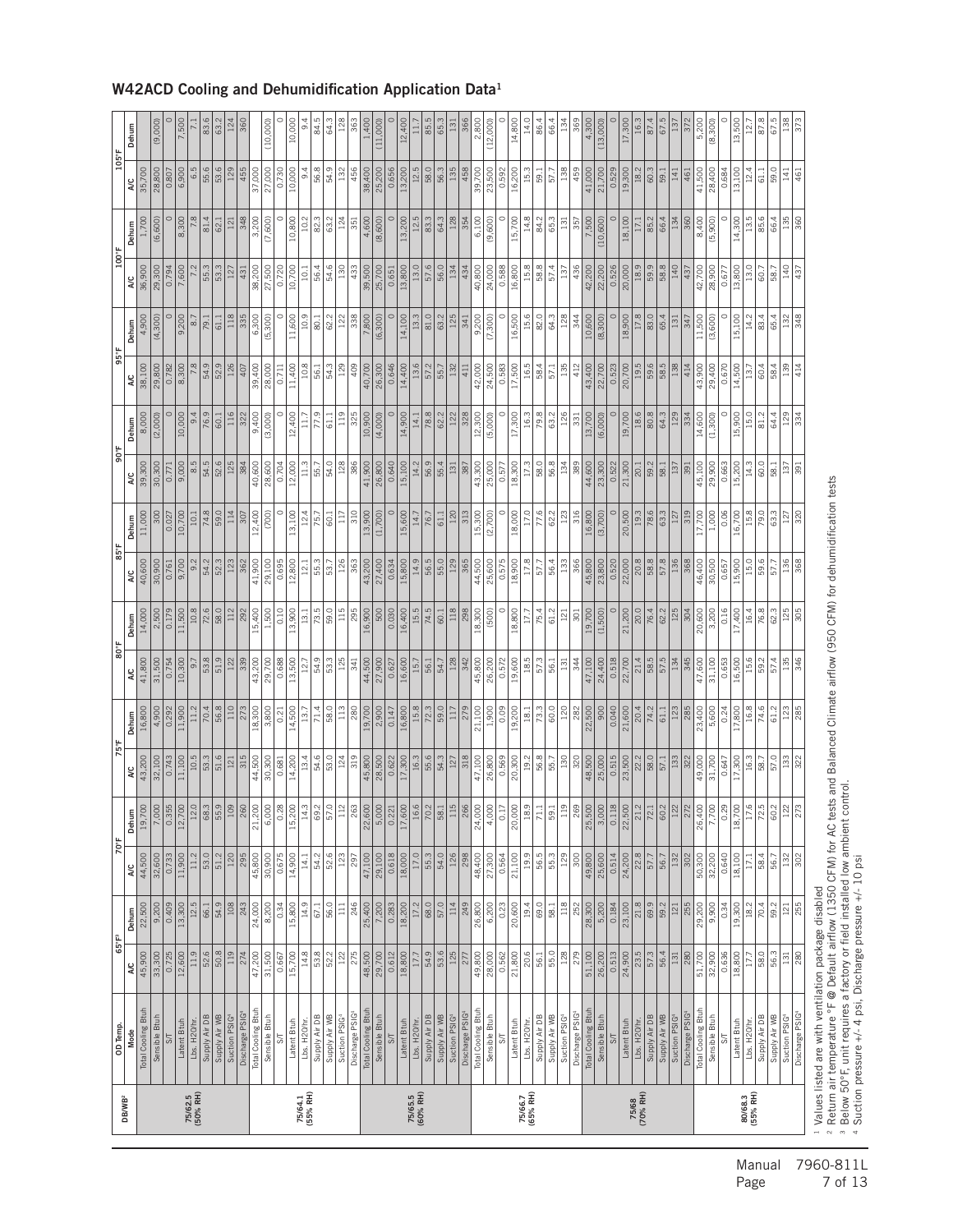| 12.5<br>51.5<br>50.4<br>16,900<br>15.9<br>52.9<br>$\frac{9}{51.9}$<br>130<br>35,200<br>54.3<br>53.4<br>32,800<br>24,100<br>55.8<br>54.9<br>36<br>57.2<br>56.5<br>53,100<br>39,800<br>0.750<br>13,300<br>54,400<br>37,500<br>289<br>0.633<br>20,400<br>19.2<br>133<br>290<br>56,900<br>0.576<br>0.524<br>27,700<br>139<br>293<br>58,200<br>37,900<br>20,300<br>19.2<br>287<br>0.689<br>55,600<br>22.7<br>291<br>58,200<br>30,500<br>0.651<br>127<br>26.1<br>¥<br>Total Cooling Btuh<br>Total Cooling Btuh<br>Total Cooling Btuh<br>Total Cooling Btuh<br>Total Cooling Btuh<br>Total Cooling Btuh<br>Discharge PSIG <sup>4</sup><br>Discharge PSIG<br>Discharge PSIG<br>Discharge PSIG<br>Supply Air WB<br>Supply Air WB<br>Discharge PSIG<br>Supply Air WB<br>Sensible Btuh<br>Supply Air WB<br>Sensible Btuh<br>Supply Air WB<br>Sensible Btuh<br>Sensible Btuh<br>Supply Air DB<br>Suction PSIG <sup>4</sup><br>Sensible Btuh<br>Supply Air DB<br>Suction PSIG <sup>4</sup><br>Supply Air DB<br>Suction PSIG <sup>4</sup><br>Supply Air DB<br>Suction PSIG<br>Supply Air DB<br>Suction PSIG<br>Sensible Btuh<br>Lbs. H20/hr.<br>Latent Btuh<br>Lbs. H20/hr.<br>Latent Btuh<br>Latent Btuh<br>Lbs. H <sub>20/hr</sub><br>Latent Btuh<br>Lbs. H <sub>20/hr</sub><br>Latent Btuh<br>Latent Btuh<br>Lbs. H20/hr<br>Lbs. H20/hr<br>OD Temp.<br>Mode<br>5 <sub>7</sub><br>$\overline{\mathcal{S}}$<br>$5\sqrt{ }$<br>SΤ<br>SТ<br>$5\frac{1}{2}$<br>75/64.1<br>(55% RH)<br>75/66.7<br>(65% RH)<br>75/68<br>(70% RH)<br>80/68.3<br>(55% RH)<br>75/62.5<br>(50% RH)<br>75/65.5<br>(60% RH)<br>DB/WB <sup>2</sup> | 65.9<br>54.8<br>67.0<br>55.9<br>$\frac{0.420}{15,300}$<br>14.4<br>28,000<br>9,700<br>0.35<br>18,300<br>17.3<br>120<br>26,400<br>11,100<br>237<br>117<br>Dehum<br>65°F <sup>3</sup> | 70°F<br>50.7<br>16,400<br>15.5<br>52.2<br>308<br>52,100<br>12,800<br>51.7<br>129<br>37,000<br>132<br>34,700<br>0.634<br>39,300<br>0.754<br>307<br>53,400<br>0.693<br>53.1<br>54,700<br>12.1<br>¥ | Dehum<br>23,400<br>$\frac{8,700}{6}$<br>$\frac{0.372}{14,700}$<br>13.<br>67.9<br>55.<br>$\frac{3}{2}$<br>$25\frac{1}{2}$<br>25,000<br>7,400<br>0.3<br>17,600<br>16.6<br>$\overline{\phantom{0}}^{8}$<br>56.<br>$\overline{2}$<br>25<br>26,500<br>6,100<br>$\frac{30}{25}$<br>20,400<br>19.7<br>$\overline{20}$ | 11,600<br>52.0<br>50.9<br>328<br>52,200<br>15,700<br>14.8<br>52.5<br>50,800<br>10.9<br>30<br>36,500<br>0.699<br>53.4<br>134<br>39,200<br>0.772<br>2 | 13,700<br>69.8<br>0.315<br>12.9<br>56.7<br>269<br>21,800<br>20,000<br>6,300<br>Dehum | 80°F<br>11,400<br>10.8<br>49,600<br>0.770<br>38,200<br>ΝC | $\frac{0.229}{13,100}$<br>17,000<br>3,900<br>Dehum | 10,500<br>48,000<br>37,500<br>0.781<br>λC | 13,600<br>1,400<br>0.103<br>Dehum | 306<br>46,200<br>36,700<br>$\frac{9,500}{ }$<br>9.0<br>0.794<br>¥ | 10,100<br>(1, 100)<br>Dehum | 44,200<br>35,900<br>0.812<br>λC | 10,100<br>6,500<br>(3,600)<br>Dehum | 100°F<br>42,100<br>35,000<br>7,100<br>5<br>0.831<br>¥ | 2,800<br>(6, 100)<br>Dehum | 105°F<br>39,700<br>34,000<br>0.856<br>¥ | Dehum                   |
|-----------------------------------------------------------------------------------------------------------------------------------------------------------------------------------------------------------------------------------------------------------------------------------------------------------------------------------------------------------------------------------------------------------------------------------------------------------------------------------------------------------------------------------------------------------------------------------------------------------------------------------------------------------------------------------------------------------------------------------------------------------------------------------------------------------------------------------------------------------------------------------------------------------------------------------------------------------------------------------------------------------------------------------------------------------------------------------------------------------------------------------------------------------------------------------------------------------------------------------------------------------------------------------------------------------------------------------------------------------------------------------------------------------------------------------------------------------------------------------------------------------------------------------------------------------------------------------------------------------|------------------------------------------------------------------------------------------------------------------------------------------------------------------------------------|--------------------------------------------------------------------------------------------------------------------------------------------------------------------------------------------------|----------------------------------------------------------------------------------------------------------------------------------------------------------------------------------------------------------------------------------------------------------------------------------------------------------------|-----------------------------------------------------------------------------------------------------------------------------------------------------|--------------------------------------------------------------------------------------|-----------------------------------------------------------|----------------------------------------------------|-------------------------------------------|-----------------------------------|-------------------------------------------------------------------|-----------------------------|---------------------------------|-------------------------------------|-------------------------------------------------------|----------------------------|-----------------------------------------|-------------------------|
|                                                                                                                                                                                                                                                                                                                                                                                                                                                                                                                                                                                                                                                                                                                                                                                                                                                                                                                                                                                                                                                                                                                                                                                                                                                                                                                                                                                                                                                                                                                                                                                                           |                                                                                                                                                                                    |                                                                                                                                                                                                  |                                                                                                                                                                                                                                                                                                                |                                                                                                                                                     |                                                                                      |                                                           |                                                    |                                           |                                   |                                                                   |                             |                                 |                                     |                                                       |                            |                                         |                         |
|                                                                                                                                                                                                                                                                                                                                                                                                                                                                                                                                                                                                                                                                                                                                                                                                                                                                                                                                                                                                                                                                                                                                                                                                                                                                                                                                                                                                                                                                                                                                                                                                           |                                                                                                                                                                                    |                                                                                                                                                                                                  |                                                                                                                                                                                                                                                                                                                |                                                                                                                                                     |                                                                                      |                                                           |                                                    |                                           |                                   |                                                                   |                             |                                 |                                     |                                                       |                            |                                         |                         |
|                                                                                                                                                                                                                                                                                                                                                                                                                                                                                                                                                                                                                                                                                                                                                                                                                                                                                                                                                                                                                                                                                                                                                                                                                                                                                                                                                                                                                                                                                                                                                                                                           |                                                                                                                                                                                    |                                                                                                                                                                                                  |                                                                                                                                                                                                                                                                                                                |                                                                                                                                                     |                                                                                      |                                                           |                                                    |                                           |                                   |                                                                   |                             |                                 |                                     |                                                       |                            |                                         | (8,700)                 |
|                                                                                                                                                                                                                                                                                                                                                                                                                                                                                                                                                                                                                                                                                                                                                                                                                                                                                                                                                                                                                                                                                                                                                                                                                                                                                                                                                                                                                                                                                                                                                                                                           |                                                                                                                                                                                    |                                                                                                                                                                                                  |                                                                                                                                                                                                                                                                                                                |                                                                                                                                                     |                                                                                      |                                                           |                                                    |                                           |                                   |                                                                   |                             |                                 |                                     |                                                       |                            |                                         |                         |
|                                                                                                                                                                                                                                                                                                                                                                                                                                                                                                                                                                                                                                                                                                                                                                                                                                                                                                                                                                                                                                                                                                                                                                                                                                                                                                                                                                                                                                                                                                                                                                                                           |                                                                                                                                                                                    |                                                                                                                                                                                                  |                                                                                                                                                                                                                                                                                                                |                                                                                                                                                     |                                                                                      |                                                           |                                                    |                                           | 12,200                            |                                                                   | 11,200                      | $\frac{8,300}{ }$               |                                     |                                                       | 8,900                      | 5,700                                   | 7,700                   |
|                                                                                                                                                                                                                                                                                                                                                                                                                                                                                                                                                                                                                                                                                                                                                                                                                                                                                                                                                                                                                                                                                                                                                                                                                                                                                                                                                                                                                                                                                                                                                                                                           |                                                                                                                                                                                    |                                                                                                                                                                                                  |                                                                                                                                                                                                                                                                                                                |                                                                                                                                                     |                                                                                      |                                                           | 12.4                                               | 9.9                                       | 11.5                              |                                                                   | 10.6                        | 7.8                             | 9.5                                 |                                                       | 8.4                        | 5.4                                     |                         |
|                                                                                                                                                                                                                                                                                                                                                                                                                                                                                                                                                                                                                                                                                                                                                                                                                                                                                                                                                                                                                                                                                                                                                                                                                                                                                                                                                                                                                                                                                                                                                                                                           |                                                                                                                                                                                    |                                                                                                                                                                                                  |                                                                                                                                                                                                                                                                                                                |                                                                                                                                                     |                                                                                      | 51.3<br>52.3                                              | 71.9<br>57.7                                       | 51.7<br>52.7                              | 73.9<br>58.7                      | 52.2<br>53.2                                                      | 59.8<br>76.0                | 53.8<br>52.6                    | 60.8<br>78.0                        | 54.4<br>53.1                                          | 61.9<br>80.1               | 53.7<br>55.1                            | 63.0<br>82.2            |
|                                                                                                                                                                                                                                                                                                                                                                                                                                                                                                                                                                                                                                                                                                                                                                                                                                                                                                                                                                                                                                                                                                                                                                                                                                                                                                                                                                                                                                                                                                                                                                                                           |                                                                                                                                                                                    |                                                                                                                                                                                                  |                                                                                                                                                                                                                                                                                                                |                                                                                                                                                     |                                                                                      | 132                                                       | 121                                                | 134                                       | 123                               | 135                                                               | 125                         | 136                             | 127                                 | 136                                                   | 130                        | 137                                     |                         |
|                                                                                                                                                                                                                                                                                                                                                                                                                                                                                                                                                                                                                                                                                                                                                                                                                                                                                                                                                                                                                                                                                                                                                                                                                                                                                                                                                                                                                                                                                                                                                                                                           |                                                                                                                                                                                    |                                                                                                                                                                                                  |                                                                                                                                                                                                                                                                                                                |                                                                                                                                                     |                                                                                      | 349                                                       | 288                                                | 373                                       | 304                               | 397                                                               | 320                         | 424                             | 336                                 | 451                                                   | 351                        | 480                                     | 366                     |
|                                                                                                                                                                                                                                                                                                                                                                                                                                                                                                                                                                                                                                                                                                                                                                                                                                                                                                                                                                                                                                                                                                                                                                                                                                                                                                                                                                                                                                                                                                                                                                                                           |                                                                                                                                                                                    |                                                                                                                                                                                                  |                                                                                                                                                                                                                                                                                                                |                                                                                                                                                     |                                                                                      | 50,800                                                    | 18,600                                             | 49,300                                    | 15,200                            | 47,500                                                            | 11,700                      | 45,500                          | 8,100                               | 43,300                                                | 4,400                      | 41,000                                  | 8                       |
|                                                                                                                                                                                                                                                                                                                                                                                                                                                                                                                                                                                                                                                                                                                                                                                                                                                                                                                                                                                                                                                                                                                                                                                                                                                                                                                                                                                                                                                                                                                                                                                                           |                                                                                                                                                                                    |                                                                                                                                                                                                  |                                                                                                                                                                                                                                                                                                                |                                                                                                                                                     | 5,000                                                                                | 35,900                                                    | 2,600                                              | 35,200                                    | 100                               | 34,400                                                            | (2,400)                     | 33,600                          | (4,900)                             | 32,600                                                | (7,400)                    | 31,600                                  | (10,000)                |
|                                                                                                                                                                                                                                                                                                                                                                                                                                                                                                                                                                                                                                                                                                                                                                                                                                                                                                                                                                                                                                                                                                                                                                                                                                                                                                                                                                                                                                                                                                                                                                                                           |                                                                                                                                                                                    |                                                                                                                                                                                                  |                                                                                                                                                                                                                                                                                                                |                                                                                                                                                     | 0.23                                                                                 | 0.707                                                     | 0.14                                               | 0.714                                     | 0.01                              | 0.724                                                             |                             | 0.738                           |                                     | 0.753                                                 |                            | 0.771                                   |                         |
|                                                                                                                                                                                                                                                                                                                                                                                                                                                                                                                                                                                                                                                                                                                                                                                                                                                                                                                                                                                                                                                                                                                                                                                                                                                                                                                                                                                                                                                                                                                                                                                                           |                                                                                                                                                                                    |                                                                                                                                                                                                  |                                                                                                                                                                                                                                                                                                                |                                                                                                                                                     | 16,800                                                                               | 14,900                                                    | 16,000                                             | 14,100                                    | 15,100                            | 13,100                                                            | 14,100                      | 11,900                          | 13,000                              | 10,700                                                | 11,800                     | 9,400                                   | 10,600                  |
|                                                                                                                                                                                                                                                                                                                                                                                                                                                                                                                                                                                                                                                                                                                                                                                                                                                                                                                                                                                                                                                                                                                                                                                                                                                                                                                                                                                                                                                                                                                                                                                                           |                                                                                                                                                                                    |                                                                                                                                                                                                  |                                                                                                                                                                                                                                                                                                                |                                                                                                                                                     | 15.8                                                                                 | 14.1                                                      | 15.1                                               | 13.3                                      | 14.2                              | 12.4                                                              | 13.3                        | 11.2                            | 12.3                                | $\overline{10}$                                       | $\overline{111}$           | $\frac{9}{8}$                           | 10.0                    |
|                                                                                                                                                                                                                                                                                                                                                                                                                                                                                                                                                                                                                                                                                                                                                                                                                                                                                                                                                                                                                                                                                                                                                                                                                                                                                                                                                                                                                                                                                                                                                                                                           |                                                                                                                                                                                    |                                                                                                                                                                                                  |                                                                                                                                                                                                                                                                                                                |                                                                                                                                                     | 70.9                                                                                 | 53.7                                                      | 73.0                                               | 54.2                                      | 75.0                              | 54.6                                                              | 77.0                        | 55.2                            | 79.1                                | 55.8                                                  | 81.2                       | 56.5                                    | 83.                     |
|                                                                                                                                                                                                                                                                                                                                                                                                                                                                                                                                                                                                                                                                                                                                                                                                                                                                                                                                                                                                                                                                                                                                                                                                                                                                                                                                                                                                                                                                                                                                                                                                           |                                                                                                                                                                                    |                                                                                                                                                                                                  |                                                                                                                                                                                                                                                                                                                |                                                                                                                                                     | 57.8                                                                                 | 52.9                                                      | 58.8                                               | 53.2                                      | 59.8                              | 53.7                                                              | 60.9                        | 54.1                            | 61.9                                | 54.7                                                  | 63.0                       | 55.2                                    | $-64$                   |
|                                                                                                                                                                                                                                                                                                                                                                                                                                                                                                                                                                                                                                                                                                                                                                                                                                                                                                                                                                                                                                                                                                                                                                                                                                                                                                                                                                                                                                                                                                                                                                                                           |                                                                                                                                                                                    |                                                                                                                                                                                                  |                                                                                                                                                                                                                                                                                                                |                                                                                                                                                     | 122                                                                                  | 135                                                       | 124                                                | 137                                       | 126                               | 138                                                               | 128                         | 139                             | 130                                 | 139                                                   | 133                        | 140                                     |                         |
|                                                                                                                                                                                                                                                                                                                                                                                                                                                                                                                                                                                                                                                                                                                                                                                                                                                                                                                                                                                                                                                                                                                                                                                                                                                                                                                                                                                                                                                                                                                                                                                                           | 239                                                                                                                                                                                |                                                                                                                                                                                                  |                                                                                                                                                                                                                                                                                                                | 329                                                                                                                                                 | 274                                                                                  | 351                                                       | 291                                                | 374                                       | 307                               | 399                                                               | 323                         | 425                             | 338                                 | 452                                                   | 354                        | 481                                     | 368                     |
|                                                                                                                                                                                                                                                                                                                                                                                                                                                                                                                                                                                                                                                                                                                                                                                                                                                                                                                                                                                                                                                                                                                                                                                                                                                                                                                                                                                                                                                                                                                                                                                                           | 29,600                                                                                                                                                                             |                                                                                                                                                                                                  |                                                                                                                                                                                                                                                                                                                | 53,300                                                                                                                                              | 23,200                                                                               | 52,100                                                    | 20,100                                             | 50,500                                    | 16,800                            | 48,800                                                            | 13,300                      | 46,800                          | 9,700                               | 44,600                                                | 6,000                      | 42,300                                  | 2,200                   |
|                                                                                                                                                                                                                                                                                                                                                                                                                                                                                                                                                                                                                                                                                                                                                                                                                                                                                                                                                                                                                                                                                                                                                                                                                                                                                                                                                                                                                                                                                                                                                                                                           | 8,400                                                                                                                                                                              |                                                                                                                                                                                                  |                                                                                                                                                                                                                                                                                                                | 34,500                                                                                                                                              | 3,700                                                                                | 33,600                                                    | 1,300                                              | 32,900                                    | (1, 200)                          | 32,100                                                            | (3,700)                     | 31,200                          | (6, 200)                            | 30,300                                                | (8,700)                    | 29,300                                  | (11, 300)               |
|                                                                                                                                                                                                                                                                                                                                                                                                                                                                                                                                                                                                                                                                                                                                                                                                                                                                                                                                                                                                                                                                                                                                                                                                                                                                                                                                                                                                                                                                                                                                                                                                           | 0.284                                                                                                                                                                              |                                                                                                                                                                                                  |                                                                                                                                                                                                                                                                                                                | 0.647                                                                                                                                               | 0.159                                                                                | 0.645                                                     | 0.065                                              | 0.651                                     |                                   | 0.658                                                             |                             | 0.667                           |                                     | 0.679                                                 | $\circ$                    | 0.693                                   |                         |
|                                                                                                                                                                                                                                                                                                                                                                                                                                                                                                                                                                                                                                                                                                                                                                                                                                                                                                                                                                                                                                                                                                                                                                                                                                                                                                                                                                                                                                                                                                                                                                                                           | 21,200                                                                                                                                                                             | 20,000                                                                                                                                                                                           |                                                                                                                                                                                                                                                                                                                | 18,800                                                                                                                                              | 19,500                                                                               | 18,500                                                    | 18,800                                             | 17,600                                    | 18,000                            | 16,700                                                            | 17,000                      | 15,600                          | 15,900                              | 14,300                                                | 14,700                     | 13,000                                  | 13,500                  |
|                                                                                                                                                                                                                                                                                                                                                                                                                                                                                                                                                                                                                                                                                                                                                                                                                                                                                                                                                                                                                                                                                                                                                                                                                                                                                                                                                                                                                                                                                                                                                                                                           | 20.0                                                                                                                                                                               | 18.9                                                                                                                                                                                             |                                                                                                                                                                                                                                                                                                                | 17.7                                                                                                                                                | 18.4                                                                                 | 17.5                                                      | 17.7                                               | 16.6                                      | 17.0                              | 15.8                                                              | 16.0                        | 14.7                            | 15.0                                | 13.5                                                  | 13.9                       | 12.3                                    | $\overline{2}$          |
|                                                                                                                                                                                                                                                                                                                                                                                                                                                                                                                                                                                                                                                                                                                                                                                                                                                                                                                                                                                                                                                                                                                                                                                                                                                                                                                                                                                                                                                                                                                                                                                                           | 68.0                                                                                                                                                                               | 54.5                                                                                                                                                                                             |                                                                                                                                                                                                                                                                                                                | 54.8                                                                                                                                                | 72.0                                                                                 | 55.2                                                      | 74.0                                               | 55.6                                      | 76.1                              | 56.1                                                              | 78.1                        | 56.6                            | 80.2                                | 57.2                                                  | 82.2                       | 57.9                                    | $\approx$               |
|                                                                                                                                                                                                                                                                                                                                                                                                                                                                                                                                                                                                                                                                                                                                                                                                                                                                                                                                                                                                                                                                                                                                                                                                                                                                                                                                                                                                                                                                                                                                                                                                           | $rac{57.0}{123}$                                                                                                                                                                   | 53.7                                                                                                                                                                                             | $rac{57.9}{124}$                                                                                                                                                                                                                                                                                               | 53.9                                                                                                                                                | 58.9                                                                                 | 54.4                                                      | 59.9                                               | 54.8                                      | 60.9                              | 55.2                                                              | 62.0                        | 55.7                            | 63.0                                | 56.2                                                  | 64.1                       | 56.7                                    | 65.                     |
|                                                                                                                                                                                                                                                                                                                                                                                                                                                                                                                                                                                                                                                                                                                                                                                                                                                                                                                                                                                                                                                                                                                                                                                                                                                                                                                                                                                                                                                                                                                                                                                                           |                                                                                                                                                                                    | 135                                                                                                                                                                                              |                                                                                                                                                                                                                                                                                                                | 137                                                                                                                                                 | 125                                                                                  | 138                                                       | 127                                                | 140                                       | 129                               | 141                                                               | 131                         | 142                             | 134                                 | 142                                                   | 136                        | 143                                     |                         |
|                                                                                                                                                                                                                                                                                                                                                                                                                                                                                                                                                                                                                                                                                                                                                                                                                                                                                                                                                                                                                                                                                                                                                                                                                                                                                                                                                                                                                                                                                                                                                                                                           | 242                                                                                                                                                                                | 309                                                                                                                                                                                              | 25                                                                                                                                                                                                                                                                                                             | 331                                                                                                                                                 | 274                                                                                  | 352                                                       | 293                                                | 375                                       | 309                               | 400                                                               | 325                         | 426                             | 341                                 | 454                                                   | 356                        | 483                                     |                         |
|                                                                                                                                                                                                                                                                                                                                                                                                                                                                                                                                                                                                                                                                                                                                                                                                                                                                                                                                                                                                                                                                                                                                                                                                                                                                                                                                                                                                                                                                                                                                                                                                           | 31,200                                                                                                                                                                             | 56,000                                                                                                                                                                                           | 28,100                                                                                                                                                                                                                                                                                                         | 54,600                                                                                                                                              | 24,800                                                                               | 53,400                                                    | 21,700                                             | 51,800                                    | 18,400                            | 50,100                                                            | 14,900                      | 48,100                          | 11,300                              | 45,900                                                | 7,600                      | 43,500                                  | 3,800                   |
|                                                                                                                                                                                                                                                                                                                                                                                                                                                                                                                                                                                                                                                                                                                                                                                                                                                                                                                                                                                                                                                                                                                                                                                                                                                                                                                                                                                                                                                                                                                                                                                                           | 7,100                                                                                                                                                                              | 32,400                                                                                                                                                                                           | 4,800                                                                                                                                                                                                                                                                                                          | 32,200                                                                                                                                              | 2,400                                                                                | 31,200                                                    | (100)                                              | 30,500                                    | (2,500)                           | 29,800                                                            | (5,000)                     | 28,900                          | (7,500)                             | 28,000                                                | (10,000)                   | 27,000                                  | (12,600)                |
|                                                                                                                                                                                                                                                                                                                                                                                                                                                                                                                                                                                                                                                                                                                                                                                                                                                                                                                                                                                                                                                                                                                                                                                                                                                                                                                                                                                                                                                                                                                                                                                                           | 0.23                                                                                                                                                                               | 0.579                                                                                                                                                                                            | $\frac{1}{2}$                                                                                                                                                                                                                                                                                                  | 0.590                                                                                                                                               | 0.10                                                                                 | 0.584                                                     |                                                    | 0.589                                     |                                   | 0.595                                                             |                             | 0.601                           |                                     | 0.610                                                 |                            | 0.621                                   |                         |
|                                                                                                                                                                                                                                                                                                                                                                                                                                                                                                                                                                                                                                                                                                                                                                                                                                                                                                                                                                                                                                                                                                                                                                                                                                                                                                                                                                                                                                                                                                                                                                                                           | 24,100                                                                                                                                                                             | 23,600                                                                                                                                                                                           | 23,300                                                                                                                                                                                                                                                                                                         | 22,400                                                                                                                                              | 22,400                                                                               | 22,200                                                    | 21,800                                             | 21,300                                    | 20,900                            | 20,300                                                            | 19,900                      | 19,200                          | 18,800                              | 17,900                                                | 17,600                     | 16,500                                  | 16,400                  |
|                                                                                                                                                                                                                                                                                                                                                                                                                                                                                                                                                                                                                                                                                                                                                                                                                                                                                                                                                                                                                                                                                                                                                                                                                                                                                                                                                                                                                                                                                                                                                                                                           | 22.7                                                                                                                                                                               | 22.3                                                                                                                                                                                             | 22.0                                                                                                                                                                                                                                                                                                           | 21.1                                                                                                                                                | 21.1                                                                                 | 20.9                                                      | 20.6                                               | 20.1                                      | 19.7                              | 19.2                                                              | 18.8                        | 18.1                            |                                     | 16.9                                                  | 16.6                       | 15.6                                    | $\overline{15}$         |
|                                                                                                                                                                                                                                                                                                                                                                                                                                                                                                                                                                                                                                                                                                                                                                                                                                                                                                                                                                                                                                                                                                                                                                                                                                                                                                                                                                                                                                                                                                                                                                                                           | 69.1                                                                                                                                                                               | 56.0                                                                                                                                                                                             | $\overline{z}$                                                                                                                                                                                                                                                                                                 | 56.2                                                                                                                                                | 73.0                                                                                 | 56.6                                                      | 75.1                                               | 57.0                                      | 77.1                              | 57.5                                                              | 79.2                        | 58.0                            | 81.2                                | 58.6                                                  | 83.3                       | 59.3                                    | 85.4                    |
|                                                                                                                                                                                                                                                                                                                                                                                                                                                                                                                                                                                                                                                                                                                                                                                                                                                                                                                                                                                                                                                                                                                                                                                                                                                                                                                                                                                                                                                                                                                                                                                                           | 58.0                                                                                                                                                                               | 55.2                                                                                                                                                                                             | 59(                                                                                                                                                                                                                                                                                                            | 55.4                                                                                                                                                | 60.0                                                                                 | 55.9                                                      | 61.0                                               | 56.3                                      | 62.0                              | 56.7                                                              | 63.0                        | 57.2                            | 64.1                                | 57.7                                                  | 65.2                       | 58.2                                    | 66.3                    |
|                                                                                                                                                                                                                                                                                                                                                                                                                                                                                                                                                                                                                                                                                                                                                                                                                                                                                                                                                                                                                                                                                                                                                                                                                                                                                                                                                                                                                                                                                                                                                                                                           | 26                                                                                                                                                                                 | 38                                                                                                                                                                                               | ¤                                                                                                                                                                                                                                                                                                              | 3                                                                                                                                                   | 129                                                                                  | <sup>141</sup>                                            | $\frac{8}{13}$                                     | 143                                       | 132                               | 144                                                               | 134                         | 145                             | 137                                 | 145                                                   | 139                        | 146                                     | 142                     |
|                                                                                                                                                                                                                                                                                                                                                                                                                                                                                                                                                                                                                                                                                                                                                                                                                                                                                                                                                                                                                                                                                                                                                                                                                                                                                                                                                                                                                                                                                                                                                                                                           | 244                                                                                                                                                                                | 311                                                                                                                                                                                              | $\frac{26}{3}$                                                                                                                                                                                                                                                                                                 | 332                                                                                                                                                 | 276                                                                                  | 353                                                       | 296                                                | 377                                       | 312                               | 402                                                               | 328                         | 428                             | 343                                 | 455                                                   | 359                        | 484                                     | 373                     |
|                                                                                                                                                                                                                                                                                                                                                                                                                                                                                                                                                                                                                                                                                                                                                                                                                                                                                                                                                                                                                                                                                                                                                                                                                                                                                                                                                                                                                                                                                                                                                                                                           | 5,800<br>32,800                                                                                                                                                                    | 57,200<br>30,100                                                                                                                                                                                 | 29,700<br>3,400                                                                                                                                                                                                                                                                                                | 55,900<br>29,900                                                                                                                                    | 1,100<br>26,400                                                                      | 54,700<br>28,900                                          | 23,300<br>(1,400)                                  | 53,100<br>28,200                          | 20,000<br>(3,800)                 | 51,300<br>27,400                                                  | 16,500<br>(6, 300)          | 49,400<br>26,600                | 12,900<br>(8, 800)                  | 25,700<br>47,200                                      | 9,200<br>(11,300)          | 44,800<br>24,700                        | 5,300<br>(13, 900)      |
|                                                                                                                                                                                                                                                                                                                                                                                                                                                                                                                                                                                                                                                                                                                                                                                                                                                                                                                                                                                                                                                                                                                                                                                                                                                                                                                                                                                                                                                                                                                                                                                                           | 0.177                                                                                                                                                                              | 0.526                                                                                                                                                                                            | 0.114                                                                                                                                                                                                                                                                                                          | 0.535                                                                                                                                               | 0.042                                                                                | 0.528                                                     | $\circ$                                            | 0.531                                     | $\circ$                           | 0.534                                                             |                             | 0.538                           |                                     | 0.544                                                 |                            | 0.551                                   |                         |
|                                                                                                                                                                                                                                                                                                                                                                                                                                                                                                                                                                                                                                                                                                                                                                                                                                                                                                                                                                                                                                                                                                                                                                                                                                                                                                                                                                                                                                                                                                                                                                                                           | 27,000                                                                                                                                                                             | 27,100                                                                                                                                                                                           | 26,300                                                                                                                                                                                                                                                                                                         | 26,000                                                                                                                                              | 25,300                                                                               | 25,800                                                    | 24,700                                             | 24,900                                    | 23,800                            | 23,900                                                            | 22,800                      | 22,800                          | 21,700                              | 21,500                                                | 20,500                     | 20,100                                  | 19,200                  |
|                                                                                                                                                                                                                                                                                                                                                                                                                                                                                                                                                                                                                                                                                                                                                                                                                                                                                                                                                                                                                                                                                                                                                                                                                                                                                                                                                                                                                                                                                                                                                                                                           | 25.5                                                                                                                                                                               | 25.6                                                                                                                                                                                             | 24.8                                                                                                                                                                                                                                                                                                           | 24.5                                                                                                                                                | 23.9                                                                                 | 24.3                                                      | 23.3                                               | 23.5                                      | 22.5                              | 22.5                                                              | 21.5                        | 21.5                            | 20.5                                | 20.3                                                  | 19.3                       | 19.0                                    | $\overline{18}$         |
|                                                                                                                                                                                                                                                                                                                                                                                                                                                                                                                                                                                                                                                                                                                                                                                                                                                                                                                                                                                                                                                                                                                                                                                                                                                                                                                                                                                                                                                                                                                                                                                                           | 70.2                                                                                                                                                                               | 57.4                                                                                                                                                                                             | $\overline{2}$                                                                                                                                                                                                                                                                                                 | 57.6                                                                                                                                                | 74.1                                                                                 | 58.0                                                      | 76.2                                               | 58.4                                      | 78.2                              | 58.9                                                              | 80.2                        | 59.4                            | 82.3                                | 60.1                                                  | 84.4                       | 60.7                                    | 86.5                    |
|                                                                                                                                                                                                                                                                                                                                                                                                                                                                                                                                                                                                                                                                                                                                                                                                                                                                                                                                                                                                                                                                                                                                                                                                                                                                                                                                                                                                                                                                                                                                                                                                           | 59.1                                                                                                                                                                               | 56.7                                                                                                                                                                                             | 60.                                                                                                                                                                                                                                                                                                            | 57.0                                                                                                                                                | 61.1                                                                                 | 57.4                                                      | 62.1                                               | 57.8                                      | 63.1                              | 58.2                                                              | 64.1                        | 58.7                            | 65.2                                | 59.2                                                  | 66.3                       | 59.7                                    | 67.4                    |
|                                                                                                                                                                                                                                                                                                                                                                                                                                                                                                                                                                                                                                                                                                                                                                                                                                                                                                                                                                                                                                                                                                                                                                                                                                                                                                                                                                                                                                                                                                                                                                                                           | 130                                                                                                                                                                                | 141                                                                                                                                                                                              | 13i                                                                                                                                                                                                                                                                                                            | 143                                                                                                                                                 | 132                                                                                  | 144                                                       | 134                                                | 146                                       | 136                               | $147\,$                                                           | 138                         | 148                             | 140                                 | 148                                                   | 143                        | 149                                     | 146                     |
|                                                                                                                                                                                                                                                                                                                                                                                                                                                                                                                                                                                                                                                                                                                                                                                                                                                                                                                                                                                                                                                                                                                                                                                                                                                                                                                                                                                                                                                                                                                                                                                                           | 247                                                                                                                                                                                | 312                                                                                                                                                                                              | $\frac{8}{2}$                                                                                                                                                                                                                                                                                                  | 333                                                                                                                                                 | 279                                                                                  | 355                                                       | 298                                                | 378                                       | 314                               | 403                                                               | 330                         | 429                             | 346                                 | 457                                                   | 361                        | 485                                     | 376                     |
|                                                                                                                                                                                                                                                                                                                                                                                                                                                                                                                                                                                                                                                                                                                                                                                                                                                                                                                                                                                                                                                                                                                                                                                                                                                                                                                                                                                                                                                                                                                                                                                                           | 33,300                                                                                                                                                                             | 57,300                                                                                                                                                                                           | $\frac{30,200}{6}$                                                                                                                                                                                                                                                                                             | 55,900                                                                                                                                              | 26,900                                                                               | 54,700                                                    | 23,800<br>4,000                                    | 53,100<br>35,600                          | 20,500<br>1,600                   | 51,400<br>34,900                                                  | 17,000                      | 49,400<br>34,000                | 13,400<br>(3,400)                   | 33,100<br>47,200                                      | 9,700<br>(5,900)           | 44,800                                  | (8,500)<br>5,800        |
|                                                                                                                                                                                                                                                                                                                                                                                                                                                                                                                                                                                                                                                                                                                                                                                                                                                                                                                                                                                                                                                                                                                                                                                                                                                                                                                                                                                                                                                                                                                                                                                                           | 11,200                                                                                                                                                                             | 37,500<br>0.654                                                                                                                                                                                  | 8,800                                                                                                                                                                                                                                                                                                          | 37,300<br>0.667                                                                                                                                     | 6,500<br>0.24                                                                        | 36,300<br>0.664                                           |                                                    |                                           | 0.08                              | 0.679                                                             | (900)                       | 0.688                           |                                     | 0.701                                                 |                            | 32,100                                  |                         |
|                                                                                                                                                                                                                                                                                                                                                                                                                                                                                                                                                                                                                                                                                                                                                                                                                                                                                                                                                                                                                                                                                                                                                                                                                                                                                                                                                                                                                                                                                                                                                                                                           | 0.34<br>22,100                                                                                                                                                                     | 19,800                                                                                                                                                                                           | $\frac{5}{2}$<br>21,400                                                                                                                                                                                                                                                                                        | 18,600                                                                                                                                              | 20,400                                                                               | 18,400                                                    | 19,800<br>0.17                                     | 0.670<br>17,500                           | 18,900                            | 16,500                                                            | 17,900                      | 15,400                          | 16,800                              | 14,100                                                | 15,600                     | 12,700<br>0.717                         |                         |
|                                                                                                                                                                                                                                                                                                                                                                                                                                                                                                                                                                                                                                                                                                                                                                                                                                                                                                                                                                                                                                                                                                                                                                                                                                                                                                                                                                                                                                                                                                                                                                                                           | 20.8                                                                                                                                                                               | 18.7                                                                                                                                                                                             | 20.                                                                                                                                                                                                                                                                                                            | 17.5                                                                                                                                                | 19.2                                                                                 | 17.4                                                      | 18.7                                               | 16.5                                      | 17.8                              | 15.6                                                              | 16.9                        | 14.5                            | 15.8                                | 13.3                                                  | 14.7                       | 12.0                                    | 14,300<br>$\frac{3}{2}$ |
| 57.5<br>Supply Air DB                                                                                                                                                                                                                                                                                                                                                                                                                                                                                                                                                                                                                                                                                                                                                                                                                                                                                                                                                                                                                                                                                                                                                                                                                                                                                                                                                                                                                                                                                                                                                                                     | 70.5                                                                                                                                                                               | 57.7                                                                                                                                                                                             | 72.                                                                                                                                                                                                                                                                                                            | 58.0                                                                                                                                                | 74.4                                                                                 | 58.3                                                      | 76.5                                               | 58.8                                      | 78.5                              | 59.2                                                              | 80.6                        | 59.8                            | 82.7                                | 60.4                                                  | 84.7                       | 61.1                                    | 86.8                    |
| 56.5<br>Supply Air WB                                                                                                                                                                                                                                                                                                                                                                                                                                                                                                                                                                                                                                                                                                                                                                                                                                                                                                                                                                                                                                                                                                                                                                                                                                                                                                                                                                                                                                                                                                                                                                                     | 59.1                                                                                                                                                                               | 56.8                                                                                                                                                                                             | 60.                                                                                                                                                                                                                                                                                                            | 57.0                                                                                                                                                | 61.                                                                                  | 57.4                                                      | 62.1                                               | 57.8                                      | $\overline{63}$ .                 | 58.3                                                              | $-1$                        | 58.7                            | 65.2                                | 59.2                                                  | 66.3                       | 59.8                                    | 67.4                    |
| 139<br>Suction PSIG <sup>4</sup>                                                                                                                                                                                                                                                                                                                                                                                                                                                                                                                                                                                                                                                                                                                                                                                                                                                                                                                                                                                                                                                                                                                                                                                                                                                                                                                                                                                                                                                                                                                                                                          | 130                                                                                                                                                                                | 142                                                                                                                                                                                              | $\frac{13}{28}$                                                                                                                                                                                                                                                                                                | 143                                                                                                                                                 | 133                                                                                  | 145                                                       | 134                                                | 146                                       | 136                               | 147                                                               | 138                         | 148                             | 141                                 | 149                                                   | 143                        | 149                                     | 146                     |
| 288<br>Discharge PSIG                                                                                                                                                                                                                                                                                                                                                                                                                                                                                                                                                                                                                                                                                                                                                                                                                                                                                                                                                                                                                                                                                                                                                                                                                                                                                                                                                                                                                                                                                                                                                                                     | 241                                                                                                                                                                                | $\frac{50}{20}$                                                                                                                                                                                  |                                                                                                                                                                                                                                                                                                                | 329                                                                                                                                                 | 272                                                                                  | 350                                                       | 292                                                | 373                                       | 308                               | 398                                                               | 324                         | 424                             | 340                                 | 452                                                   | 355                        | 481                                     | 370                     |

- 2012

Values listed are with ventilation package disabled

Suction pressure +/- 4 psi, Discharge pressure +/- 10 psi

<sup>2</sup> Return air temperature °F @ Default airflow (1550 CFM) for AC tests and Balanced Climate airflow (1090 CFM) for dehumidification tests<br>3 Below 50°F, unit requires a factory or field installed low ambient control.

W48ACD Cooling and Dehumidification Application Data1

Manual 7960-811L<br>Page 8 of 13 8 of 13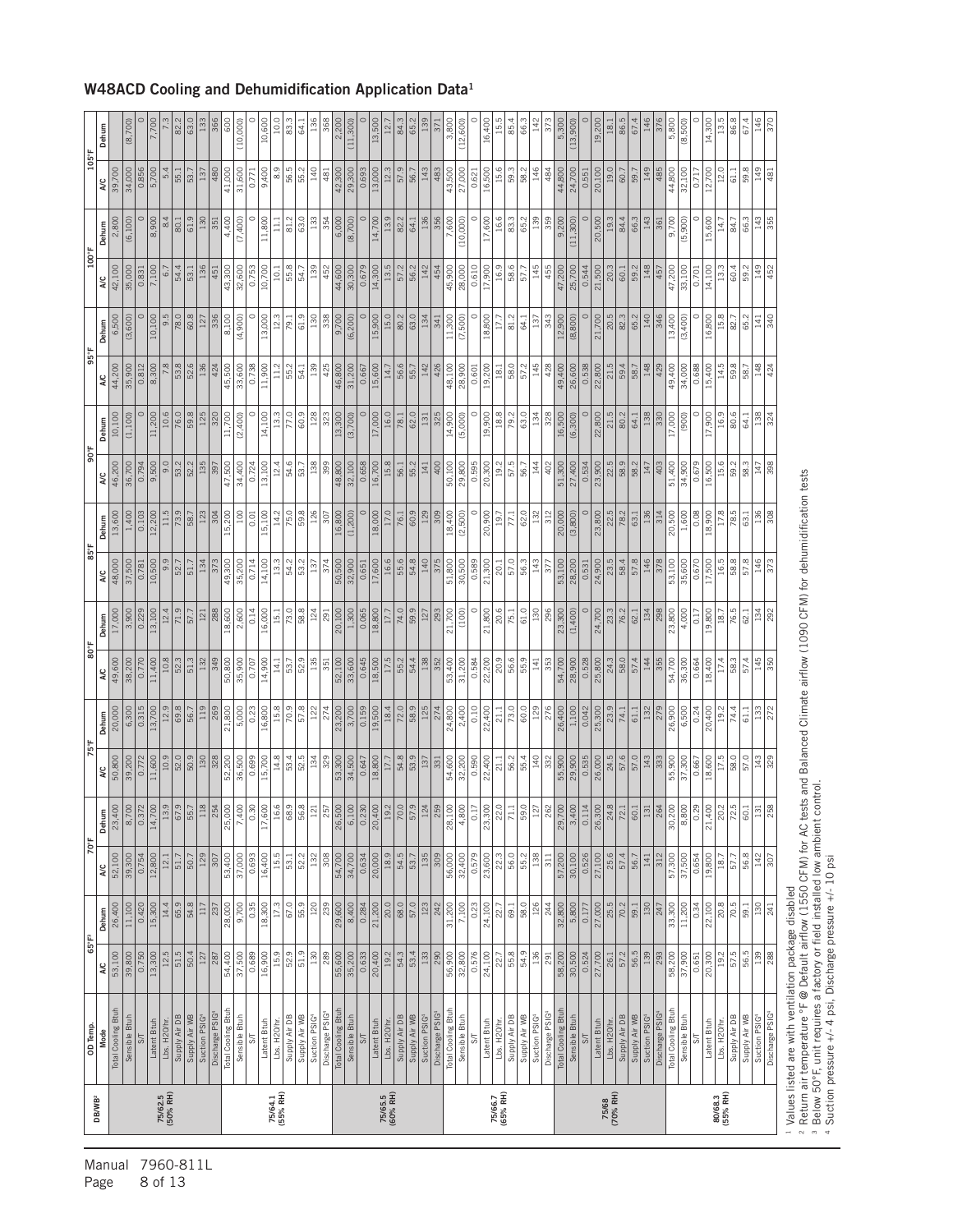| <b>DB/WB<sup>2</sup></b> | OD Temp.                       | 65°F <sup>3</sup>             |                  | 70°F                 |                              | 75°F                 |                 | 80°F                 |                        | 85°F              |                 | 90°F                   |                   | 95°F            |                 | 100°F                |                | 105°F           |                    |
|--------------------------|--------------------------------|-------------------------------|------------------|----------------------|------------------------------|----------------------|-----------------|----------------------|------------------------|-------------------|-----------------|------------------------|-------------------|-----------------|-----------------|----------------------|----------------|-----------------|--------------------|
|                          | Total Cooling Btuh<br>Mode     | 65,400<br><b>AC</b>           | 31,900<br>Dehum  | 63,800<br><b>A</b> C | Dehum<br>28,500              | 62,100<br><b>A</b> C | 24,700<br>Dehum | 60,500<br><b>A/C</b> | 21,600<br>Dehum        | 58,800<br>A/C     | 18,000<br>Dehum | 57,000<br><b>AC</b>    | 14,300<br>Dehum   | 55,200<br>A/C   | 10,500<br>Dehum | 53,300<br><b>A/C</b> | 6,600<br>Dehum | 51,400<br>A/C   | 2,600<br>Dehum     |
|                          | Sensible Btuh                  | 47,600                        | 13,600           | 46,900               | 11,200                       | 46,200               | 8,700           | 45,400               | 6,400                  | 44,700            | 3,800           | 43,900                 | 1,300             | 43,100          | (1,300)         | 42,300               | (4,000)        | 41,500          | (6,700)            |
|                          | $S\mathsf{T}$                  |                               |                  |                      | $\frac{39}{3}$               |                      |                 |                      |                        |                   |                 |                        |                   |                 |                 |                      |                |                 |                    |
|                          | Latent Btuh                    | 17,800<br>0.728               | 18,300<br>0.426  | 16,900<br>0.735      | 17,300                       | 15,900<br>0.744      | 16,000<br>0.352 | 15,100<br>0.750      | 15,200<br>0.296        | 14,100<br>0.760   | 14,200<br>0.211 | 13,100<br>0.770        | 13,000<br>0.091   | 12,100<br>0.781 | 11,800          | 11,000<br>0.794      | 10,600         | 9,900<br>0.807  | 9,300              |
| 75/62.5<br>(50% RH)      | Lbs. H20/hr.                   | 16.8                          | 17.3             | 15.9                 | 16.                          | 15.0                 | 15.1            | 14.2                 | 14.3                   | 13.3              | 13.4            | 12.4                   | 12.3              | 11.4            |                 | 10.4                 | 10.0           | 9.3             |                    |
|                          | Supply Air DB                  | 50.3                          | 65.2             | 50.7                 |                              | 51.0                 | 68.7            | 51.4                 | 70.4                   | 51.8              | 72.3            | 52.2                   | 74.1              | 52.6            | 76.1            | 53.0                 | 78.0           | 53.4            | 80.0               |
|                          | Supply Air WB                  | 49.4                          | 54.2             | 49.7                 | 66.6                         | 50.0                 | 56.0            | 50.4                 | 57.0                   | 50.8              | 58.0            | 51.2                   | 58.9              | 51.5            | 59.9            | 51.9                 | 60.9           | 52.3            | $\overline{61}$    |
|                          | Suction PSIG <sup>4</sup>      | 126                           | 118              | 127                  | Ιă                           | <sup>127</sup>       | 120             | 128                  | 122                    | 130               | 123             | 131                    | 124               | 132             | 125             | 133                  | 127            | 135             |                    |
|                          | Discharge PSIG                 | 296                           | 278              | 316                  | 29                           | 339                  | 305             | 359                  | 318                    | 382               | 333             | 405                    | 348               | 430             | 364             | 455                  | 381            | 481             |                    |
|                          | Total Cooling Btuh             | 66,800                        | 33,600           | 65,200               | 30,300                       | 63,600               | 26,800          | 61,900               | 23,300                 | 60,200            | 19,700          | 58,400                 | 16,000            | 56,600          | 12,200          | 54,700               | 8,300          | 52,800          | 4,400              |
|                          | Sensible Btuh                  | 45,000                        | 12,000           | 44,300               | 9,60                         | 43,500               | 7,200           | 42,800               | 4,700                  | 42,000            | 2,200           | 41,200                 | (300)             | 40,400          | (3,000)         | 39,600               | (5,600)        | 38,800          | (8,400)            |
|                          | $5\frac{1}{2}$                 | 0.674                         | 0.36             | 0.679                | $\frac{3}{2}$                | 0.684                | 0.27            | 0.691                | 0.20                   | 0.698             | 0.11            | 0.705                  |                   | 0.714           |                 | 0.724                |                | 0.735           |                    |
|                          | Latent Btuh                    | 21,800                        | 21,600           | 20,900               | 20,700                       | 20,100               | 19,600          | 19,100               | 18,600                 | 18,200            | 17,500          | 17,200                 | 16,300            | 16,200          | 15,200          | 15,100               | 13,900         | 14,000          | 12,800             |
| 75/64.1<br>(55% RH)      | Lbs. H20/hr.                   | 20.6                          | 20.4             | 19.7                 | $\frac{19}{1}$               | 19.0                 | 18.5            | 18.0                 | 17.5                   | 17.2              | 16.5            | 16.2                   | 15.4              | 15.3            | 14.3            | 14.2                 | 13.1           | 13.2            | $\mathbb{E}$       |
|                          | Supply Air DB                  | 51.7                          | 66.3             | $\frac{52.0}{52}$    | $\overline{\phantom{a}}$     | 52.4                 | 69.8            | 52.8                 | 71.6                   | $\overline{53.1}$ | 73.4            | 53.5                   | 75.3              | 53.9            |                 | 54.3                 | 79.2           | 54.7            | $\overline{a}$     |
|                          | Supply Air WB                  | 50.9                          | 55.3             | 51.2                 | $\overline{56}$              | 51.5                 | 57.2            | 51.9                 | 58.1                   | 52.3              | 59.1            | 52.6                   | $\overline{60.1}$ | 53.0            | 61.0            | 53.4                 | 62.0           | 53.8            | 3                  |
|                          | Suction PSIG4                  | 129                           | 121              | 130                  | $\frac{1}{2}$                | 131                  | 124             | 132                  | 125                    | 133               | 126             | 134                    | 127               | 135             | 129             | 137                  | 130            | 138             | 132                |
|                          | Discharge PSIG                 | 298                           | 282              | 318                  | $\overline{8}$               | 340                  | 308             | 362                  | 322                    | 384               | 337             | 408                    | 352               | 432             | 368             | 458                  | 385            | 484             |                    |
|                          | Total Cooling Btuh             | 68,200                        | 35,300<br>10,300 | 66,600               | $\frac{32,000}{8,000}$       | 65,000               | 28,100          | 63,300               | $\frac{25,000}{3,100}$ | 61,600            | 21,400          | 59,800                 | 17,700            | 58,000          | 13,900          | 56,100               | 10,100         | 54,200          | 6.100              |
|                          | Sensible Btuh                  | 42,300                        |                  | 41,600               |                              | 40,900               | 5,400           | 40,100               |                        | 39,400            | 600             | 38,600                 | (2,000)           | 37,800          | (4,600)         | 37,000               | (7,300)        | 36,100          | (10,000            |
|                          | $5\sqrt{2}$                    | 0.620                         | 0.292            | 0.625                | $\frac{5}{0.25}$             | 0.629                | 0.192           | 0.633                | 0.124                  | 0.640             | 0.028           | 0.645                  |                   | 0.652           |                 | 0.660                |                | 0.666           |                    |
|                          | Latent Btuh                    | 25,900                        | 25,000           | 25,000               | 24,000                       | 24,100               | 22,700          | 23,200               | 21,900                 | 22,200            | 20,800          | 21,200                 | 19,700            | 20,200          | 18,500          | 19,100               | 17,400         | 18,100          | 16,10C             |
| 75/65.5<br>(60% RH)      | Lbs. H20/hr.                   | 24.4                          | 23.6             | 23.6                 | $rac{22.6}{69.2}$            | 22.7                 | 21.4            | 21.9                 | 20.7                   | 20.9              | 19.6            | 20.0                   | 18.6              | 19.1            | 17.5            | 18.0                 | 16.4           | 17.1            | 15.2               |
|                          | Supply Air DB                  | $\overline{\phantom{0}}$ 53.0 | 67.5             | 53.4                 |                              | 53.7                 | $\frac{1}{0}$   | 54.1                 | 72.8                   | 54.5              | 74.6            | 54.9                   | 76.5              | 55.3            | 78.4            | 55.7                 | 80.3           | 56.1            | $\frac{\infty}{2}$ |
|                          | Supply Air WB                  | 52.3                          | 56.5<br>125      | 52.7                 | $\left  \frac{5}{2} \right $ | 52.9<br>134          | 58.3            | 53.4                 | 59.3                   | 53.7              | 60.2            | 54.1                   | 61.2              | 54.5            | 62.2            | 54.9                 | 63.2           | 55.3            | 64.2               |
|                          | Suction PSIG4                  |                               |                  |                      |                              |                      | 127             | 135                  | 128                    | 136               | 129             | 137                    | 131               | 139             | 132             | 140                  | 133            | 141             |                    |
|                          | Discharge PSIG                 | $\overline{301}$              | 286              | 321                  | $ \breve{\mathbf{\%}}$       | 344                  | 313             | 364                  | 326                    | 387               | 341             | 410                    | 356               | 435             | 372             | 460                  | 389            | 486             |                    |
|                          | Total Cooling Btuh             | 69,600                        | 37,100           | 68,000               | 33,700                       | 66,400               | 29,900          | 64,700               | 26,800                 | 63,000            | 23,100          | 61,200                 | 19,400            | 59,400          | 15,700          | 57,600               | 11,800         | 55,600          | 7,800              |
|                          | Sensible Btuh                  | 39,700                        | 8,700            | 38,900               | 6,40                         | 38,200               | 3,800           | 37,500               | $\frac{1500}{2500}$    | 36,700            | (1,000)         | 35,900                 | (3,600)           | 35,100          | (6, 200)        | 34,300               | (8,900)        | 33,500          | (11,600)           |
|                          | $5\frac{1}{2}$                 | 0.570                         | 0.23             | 0.572                | $\frac{1}{2}$                | 0.575                | 0.13            | 0.580                | 0.06                   | 0.583             |                 | 0.587                  |                   | 0.591           |                 | 0.595                |                | 0.603           |                    |
|                          | Latent Btuh                    | 29,900                        | 28,400           | 29,100               | 27,300                       | 28,200               | 26,100          | 27,200               | 25,300                 | 26,300            | 24,100          | 25,300                 | 23,000            | 24,300          | 21,900          | 23,30C               | 20,700         | 22,100          | 19,400             |
| 75/66.7<br>(65% RH)      | Lbs. H20/hr.                   | 28.2                          | 26.8             | 27.5                 | 25.8                         | 26.6                 | 24.6            | 25.7                 | 23.9                   | 24.8              | 22.7            | 23.9                   | 21.7              | 22.9            | 20.7            | 22.0                 | 19.5           | 20.8            | 18.3               |
|                          | Supply Air DB                  | 54.4                          | 68.7             | 54.7                 | R                            | 55.1                 | 72.2            | 55.5                 | 73.9                   | 55.9              | 75.7            | 56.2                   | 77.6              | 56.6            | 79.5            | 57.1                 | 81.5           | 57.5            | 83.5               |
|                          | Supply Air WB                  | 53.8                          | 57.6             | 54.1                 | 58.                          | 54.4                 | 59.4            | 54.8                 | 60.4                   | 55.2              | 61.4            | 55.5                   | 62.3              | 55.9            | 63.3            | 56.3                 | 64.3           | 56.7            | 65.3               |
|                          | Suction PSIG                   | 36                            | 128              | 137                  | $\frac{N}{2}$                | 138                  | 130             | 139                  | 131                    | 140               | 133             | $\vert$ <sub>141</sub> | 134               | 142             | 135             | 143                  | 137            | 145             |                    |
|                          | Discharge PSIG                 | 303                           | 290              | 324                  | $\frac{8}{30}$               | 347                  | 317             | 367                  | 330                    | 389               | 345             | 413                    | 360               | 437             | 376             | 463                  | 393            | 489             | 410                |
|                          | Total Cooling Btuh             | 71,000                        | 38,800           | 69,400               | 35,500                       | 67,800               | 31,600          | 66,100               | 28,500                 | 64,400            | 24,900          | 62,700                 | 21,200            | 60,800          | 17,400          | 59,000               | 13,500         | 57,100          | 9,600              |
|                          | Sensible Btuh<br>$5\sqrt{ }$   | 37,000<br>0.521               | 7,100<br>0.183   | 36,300<br>0.523      | $\sqrt{4,700}$<br>0.132      | 35,600<br>0.525      | 2,200<br>0.070  | 34,800<br>0.526      | $\circ$<br>(100)       | 34,000<br>0.528   | (2,600)         | 33,300<br>0.531        | (5, 200)          | 32,500<br>0.535 | (7,800)         | 31,600<br>0.536      | (10, 500)      | 30,800<br>0.539 | (13, 200)          |
|                          | Latent Btuh                    | 34,000                        | 31,700           | 33,100               | 30,80                        | 32,200               | 29,400          | 31,300               | 28,600                 | 30,400            | 27,500          | 29,400                 | 26,400            | 28,300          | 25,200          | 27,400               | 24,000         | 26,300          | 22,800             |
| 75/68<br>(70% RH)        | Lbs. H20/hr.                   | 32.1                          | 29.9             | 31.2                 | $\overline{29}$              | 30.4                 | 27.7            | 29.5                 | 27.0                   | 28.7              | 25.9            | 27.7                   | 24.9              | 26.7            | 23.8            | 25.8                 | 22.6           | 24.8            | $\overline{c}$     |
|                          | Supply Air DB                  | 55.8                          | 69.8             | 56.1                 | 71.5                         | 56.5                 | 73.3            | 56.8                 | 75.1                   | 57.2              | 76.9            | 57.6                   | 78.8              | 58.0            | 80.7            | 58.4                 | 82.7           | 58.8            | 84.6               |
|                          | Supply Air WB                  | 55.2                          | 58.7             | 55.6                 | 59.                          | 55.8                 | 60.6            | 56.3                 | 61.5                   | 56.6              | 62.5            | 57.0                   | 63.5              | 57.4            | 64.4            | 57.8                 | 65.4           | 58.2            | 66.5               |
|                          | Suction PSIG <sup>4</sup>      | 139                           | $131\,$          | 140                  | $\frac{37}{2}$               | 141                  | 134             | 142                  | 135                    | 143               | 136             | 144                    | 137               | 146             | 139             | 147                  | 140            | 148             |                    |
|                          | Discharge PSIG                 | 306                           | 294              | 326                  | $\frac{30}{5}$               | 349                  | 321             | 369                  | 334                    | 392               | 349             | 416                    | 364               | 440             | 380             | 465                  | 397            | 491             | 414                |
|                          | Total Cooling Btuh             | 71,400                        | 39,200           | 69,900               | 35,90                        | 68,200               | 32,000          | 66,600               | 28,900                 | 64,800            | 25,300          | 63,100                 | 21,600            | 61,300          | 17,800          | 59,400               | 14,000         | 57,500          | 10,000             |
|                          | Sensible Btuh                  | 45,800                        | 13,600           | 45,100               | 11,200                       | 44,400               | 8,700           | 43,600               | 6,400                  | 42,800            | 3,800           | 42,000                 | 1,300             | 41,200          | (1,300)         | 40,400               | (4,000)        | 39,600          | (6,700)            |
|                          | $\overline{\mathcal{S}}$       | 0.641                         | 0.35             | 0.645                | 0.3                          | 0.651                | 0.27            | 0.655                | 0.22                   | 0.660             | 0.15            | 0.666                  | 0.06              | 0.672           |                 | 0.680                |                | 0.689           |                    |
|                          | Latent Btuh                    | 25,600                        | 25,600           | 24,800               | 24,700                       | 23,800               | 23,300          | 23,000               | 22,500                 | 22,000            | 21,500          | 21,100                 | 20,300            | 20,100          | 19,100          | 19,000               | 18,000<br>17.0 | 17,900          | 16,700             |
| 80/68.3<br>(55% RH)      | Lbs. H20/hr                    | 24.2                          | 24.2             | 56.5<br>23.4         | 23.                          | 22.5<br>56.8         | 22.0            | 21.7                 | 21.2                   | 20.8              | 20.3            | 19.9                   | 19.2              | 19.0            | 18.0            | 17.9                 |                | 16.9            | 15.8               |
|                          | Supply Air WB<br>Supply Air DB | 56.1<br>55.4                  | 70.2<br>58.9     | 55.7                 | $\overline{z}$<br>59.        | 56.0                 | 60.8<br>73.7    | 57.2<br>56.4         | 75.5<br>61.7           | 57.6<br>56.8      | 77.3<br>62.7    | 58.0<br>57.2           | 79.2              | 58.4<br>57.5    | 81.1<br>64.7    | 58.8<br>57.9         | 83.1<br>65.7   | 59.2<br>58.3    | 85.1<br>66         |
|                          | Suction PSIG4                  | 140                           | 132              | 141                  | $\frac{3}{2}$                | $142\,$              | 134             | 143                  | 135                    | 144               | 137             | 145                    | 138               | 146             | 139             | 148                  | 141            | 149             | 142                |
|                          | Discharge PSIG <sup>4</sup>    | 305                           | 295              | 325                  | 8                            | 348                  | 322             | 368                  | 336                    | 391               | 350             | 415                    | 366               | 439             | 381             | 464                  | 398            | 490             | 415                |

#### W60ACD Cooling and Dehumidification Application Data1

Manual 7960-811L<br>Page 9 of 13 9 of 13

Values listed are with ventilation package disabled

Suction pressure +/- 4 psi, Discharge pressure +/- 10 psi

<sup>2</sup> Return air temperature °F @ Default airflow (1750 CFM) for AC tests and Balanced Climate airflow (1180 CFM) for dehumidification tests<br>3 Below 50°F, unit requires a factory or field installed low ambient control.

- 2012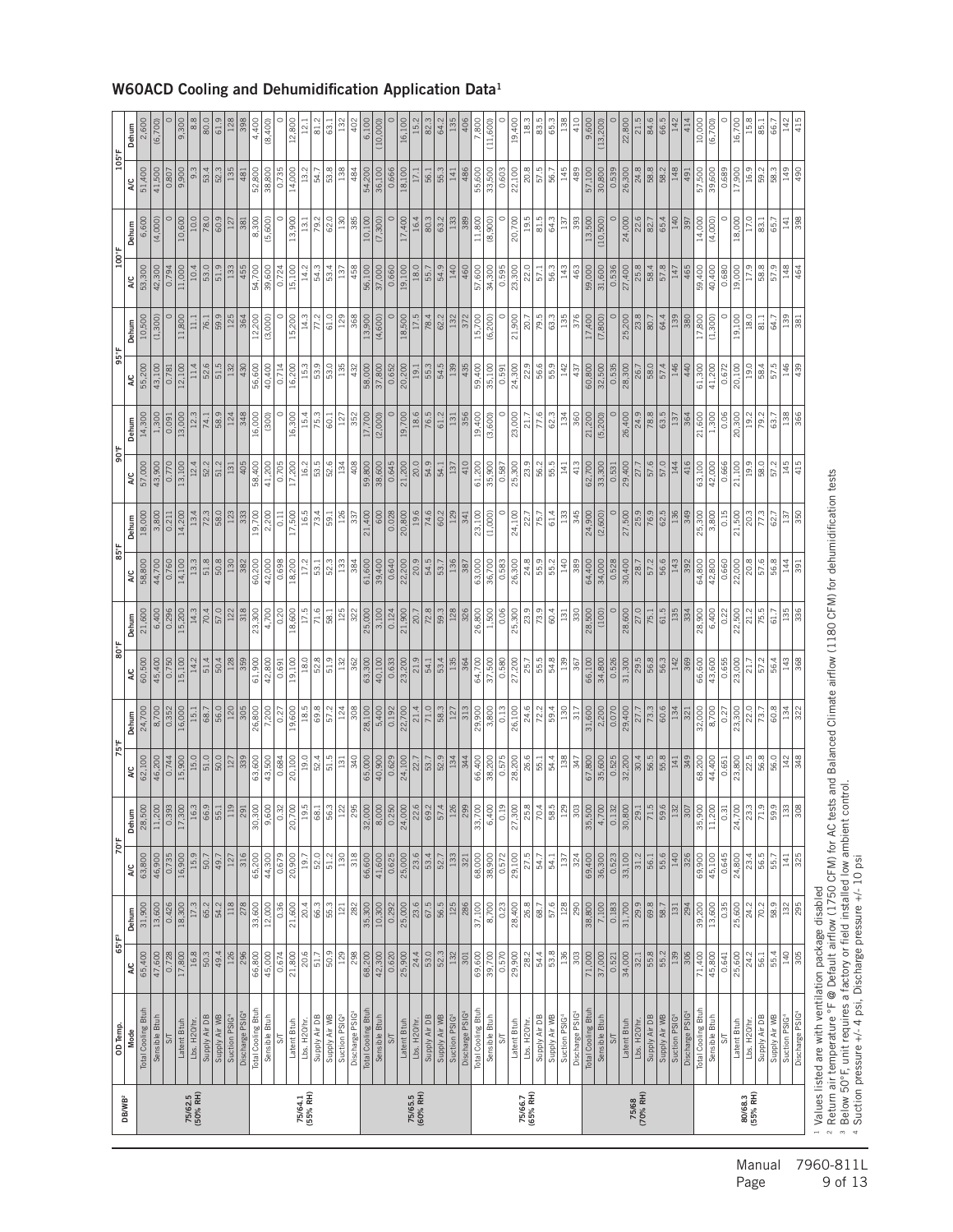|                     | OD Temp                             |                    | 65°F <sup>3</sup> | 70°F            |                             |                  |                        | $\frac{1}{8}08$  |                 |                  |                   | 306              |                    |                 |              | 100°F           |              | $105^{\circ}$ F |                        |
|---------------------|-------------------------------------|--------------------|-------------------|-----------------|-----------------------------|------------------|------------------------|------------------|-----------------|------------------|-------------------|------------------|--------------------|-----------------|--------------|-----------------|--------------|-----------------|------------------------|
| DB/WB <sup>2</sup>  | Mode                                | ¥                  | Dehum             | ¥               | Dehum                       | 2                | Dehum                  | ΝC               | Dehum           | λC               | Dehum             | ¥                | Dehum              | λC              | Dehum        | ¥               | Dehum        | ¥               | Dehum                  |
|                     | Total Cooling Btuh                  | 79,000             | 38,500            | 77,000          | 35,000                      | 75,200           | 31,700                 | 73,100           | 27,700          | 71,000           | 23,800            | 69,000           | 19,800             | 67,000          | 15,700       | 64,900          | 11,400       | 62,800          | 6,900                  |
|                     | Sensible Btuh                       | 55,100             | 15,100            | 54,100          | 12,400                      | 53,200           | 9,800                  | 52,200           | 6,900           | 51,200           | 4,100             | 50,300           | 1,200              | 49,400          | (1,700)      | 48,500          | (4,700)      | 47,700          | (7,700)                |
|                     | 5                                   | 0.697              | 0.392             | 0.703           | $\frac{0.354}{22,600}$      | 0.707            | $\frac{0.309}{21,900}$ | 0.714            | 0.249           | 0.721            | 0.172             | 0.729            | 0.061              | 0.737           |              | 0.747           |              | 0.760           |                        |
|                     | Latent Btuh                         | 23,900             | 23,400            | 22,900          |                             | 22,000           |                        | 20,900           | 20,800          | 19,800           | 19,700            | 18,700           | 18,600             | 17,600          | 17,400       | 16,400          | 16,100       | 15,100          | 14,600                 |
| 75/62.5<br>(50% RH) | Lbs. H <sub>20/hr</sub>             | 22.5               | 22.1              | 21.6            | 21.3                        | 20.8             | 20.7                   | 19.7             | 19.6            | 18.7             | 18.6              | 17.6             | 17.5               | 16.6            | 16.4         | 15.5            | 15.2         | 14.2            | 13.                    |
|                     | Supply Air WB<br>Supply Air DB      | 48.5<br>47.6       | 64.9<br>53.1      | 48.9<br>48.1    | 66.7<br>54.                 | 48.5<br>49.4     | 54.9<br>68.3           | 48.9<br>49.8     | 56.0<br>70.3    | 49.4<br>50.3     | 57.0<br>72.2      | 49.8<br>50.7     | 58.0<br>74.2       | 50.2<br>51.1    | 59.0<br>76.1 | 51.6<br>50.6    | 60.0<br>78.1 | 50.9<br>52.0    | 80.2<br>$\overline{5}$ |
|                     | Suction PSIG                        | 117                | $\sqrt{9}$        | 119             | $\Xi$                       | 120              |                        | 121              | 113             | 122              | 115               | 124              | 116                | 125             |              | 126             | 119          | 127             |                        |
|                     | Discharge PSIG                      | 301                | 300               | 321             | $\frac{31}{3}$              | 342              | 326                    | 365              | 341             | 389              | 356               | 413              | 372                | 439             | 389          | 466             | 406          | 494             | 425                    |
|                     | Total Cooling Btuh                  | 80,800             | 40,600            | 78,900          | 37,200                      | 76,900           | 33,600                 | 74,900           | 29,800          | 72,900           | 26,000            | 70,900           | 21,900             | 68,800          | 17,800       | 66,700          | 13,500       | 64,600          | 9,000                  |
|                     | Sensible Btuh                       | 52,200             | 13,200            | 51,200          | 10,600                      | 50,200           | 7,800                  | 49,200           | 5,100           | 48,300           | 2,300             | 47,400           | (600)              | 46,500          | (3,500)      | 45,600          | (6,500)      | 44,700          | (9,500)                |
|                     | SТ                                  | 0.646              | 0.33              | 0.649           | 0.28                        | 0.653            | 0.23                   | 0.657            | 0.17            | 0.663            | 0.09              | 0.669            |                    | 0.676           |              | 0.684           |              | 0.692           |                        |
|                     | Latent Btuh                         | 28,600             | 27,400            | 27,700          | 26,600                      | 26,700           | 25,800                 | 25,700           | 24,700          | 24,600           | 23,700            | 23,500           | 22,500             | 22,300          | 21,300       | 21,100          | 20,000       | 19,900          | 18,500                 |
| 75/64.1<br>(55% RH) | Lbs. H20/hr.                        | 27.0               | 25.8              | 26.1            | $25$                        | 25.2             | 24.3                   | 24.2             | 23.3            | 23.2             | 22.4              | 22.2             | 21.2               | 21.0            | 20.1         | 19.9            | 18.9         | 18.8            | 17.                    |
|                     | Supply Air DB                       | 49.9               | 66.2              | 50.4            | $\frac{67}{3}$              | <b>SO3</b>       | 69.7                   | 51.3             | 71.6            | 51.7             | 73.5              | 52.1             | 75.4               | 52.6            | 77.3         | 53.0            | 79.4         | 53.4            | 81.4                   |
|                     | Supply Air WB                       | $\frac{49.1}{ }$   | 54.2              | 49.6            | $\overline{55}$ .           | $\frac{60}{30}$  | 56.1                   | 50.4             | 57.0            | 50.9             | 58.0              | 51.3             | 59.0               | 51.7            | 60.1         | 52.1            | 61.1         | 52.4            | ି                      |
|                     | Suction PSIG <sup>4</sup>           | 120                | 112               | 122             | $\tilde{=}$                 | 123              | 115                    | 124              | 116             | 125              | 118               | 127              | 119                | 128             | 120          | 129             | 122          | 130             |                        |
|                     | Discharge PSIG                      | 304                | 305               | 324             | $\frac{1}{3}$               | 346              | 331                    | 368              | 345             | 392              | 361               | 416              | 377                | 442             | 394          | 469             | 411          | 497             | 430                    |
|                     | Total Cooling Btuh                  | 82,700             | 42,700            | 80,700          | 39,300                      | 78,900           | 36,000                 | 76,700           | 32,000          | 74,700           | 28,100            | 72,700           | 24,100             | 70,600          | 19,900       | 68,600          | 15,600       | 66,500          | 11,200                 |
|                     | Sensible Btuh                       | 49,300             | 11,400            | 48,200          | 8,700                       | 47,300           | 6,200                  | 46,300           | 3,300           | 45,400           | 400               | 44,400           | (2,400)            | 43,500          | (5,400)      | 42,700          | (8,300)      | 41,800          | (11, 300)              |
|                     | $\mathbb{S}\mathbb{T}$              | 0.596              | 0.267             | 0.597           | 0.221                       | 0.599            | 0.172                  | 0.604            | 0.103           | 0.608            | 0.014             | 0.611            |                    | 0.616           |              | 0.622           |              | 0.629           |                        |
|                     | Latent Btuh                         | 33,400             | 31,300            | 32,500          | 30,600                      | 31,600           | 29,800                 | 30,400           | 28,700          | 29,300           | 27,700            | 28,300           | 26,500             | 27,100          | 25,300       | 25,900          | 23,900       | 24,700          | 22,500                 |
| 75/65.5<br>(60% RH) | Lbs. H <sub>20/hr</sub>             | 31.5               | 29.5              | 30.7            | $\frac{28.2}{69.2}$         | 29.8             | 28.1                   | 28.7             | 27.1            | 27.6             | 26.1              | 26.7             | 25.0               | 25.6            | 23.9         | 24.4            | 22.5         | 23.3            | 21.2                   |
|                     | Supply Air DB                       | 51.3               | 67.4              | 51.8            |                             | 52.2             | <b>200</b>             | 52.7             | 72.8            | 53.1             | $\overline{74.7}$ | 53.6             | 76.6               | 54.0            | 78.6         | 54.4            | 80.6         | 54.8            | 82.6                   |
|                     | Supply Air WB                       | $\frac{50.6}{124}$ | $55.2$<br>115     | $51.1\,$        | $rac{36}{11}$               | 51.5             | 57.1                   | 51.9             | 58.1            | 52.3             | 59.1              | 52.8             | 60.1               | 53.2            | 61.2         | 53.5            | 62.2         | 53.9            | 63.                    |
|                     | Suction PSIG <sup>4</sup>           |                    |                   | 125             |                             | 126              | 118                    | 127              | 119             | 129              | 121               | 130              | 122                | 131             | 123          | 132             | 125          | 133             |                        |
|                     | Discharge PSIG                      | 307                | 808               | 327             | $\overline{32}$             | 349              | 335                    | 371              | 350             | 395              | 365               | 420              | 381                | 445             | 398          | 472             | 416          | 500             | 434                    |
|                     | Total Cooling Btuh                  | 84,500             | 44,800            | 82,600          | 41,400                      | 80,700           | 38,100                 | 78,600           | 34,100          | 76,600           | 30,200            | 74,500           | 26,200             | 72,500          | 22,000       | 70,400          | 17,700       | 68,300          | 13,300                 |
|                     | Sensible Btuh                       | 46,300             | 9,600             | 45,300          | 6,90                        | 44,400           | 4,400                  | 43,400           | 1,400           | 42,400           | (1,400)           | 41,500           | (4,300)            | 40,600          | (7, 200)     | 39,700          | (10, 100)    | 38,900          | (13, 200)              |
|                     | $\overline{\mathcal{S}}$            | 0.548              | 0.21              | 0.548           | $\frac{1}{2}$               | 0.550            | 0.12                   | 0.552            | 0.04            | 0.554            |                   | 0.557            |                    | 0.560           |              | 0.564           |              | 0.570           |                        |
|                     | Latent Btuh                         | 38,200             | 35,200            | 37,300          | 34,500                      | 36,300           | 33,700                 | 35,200           | 32,700          | 34,200           | 31,600            | 33,000           | 30,500             | 31,900          | 29,200       | 30,700          | 27,800       | 29,400          | 26,500                 |
| 75/66.7<br>(65% RH) | Lbs. H20/hr.                        | 36.0               | 33.2              | 35.2            | $rac{32}{32}$               | 34.2             | 31.8                   | 33.2             | 30.8            | 32.3             | 29.8              | 31.1             | 28.8               | 30.1            | 27.5         | 29.0            | 26.2         | 27.7            | 25.0                   |
|                     | Supply Air DB                       | 52.7               | 68.6              | 53.2            | $\overline{)0.4}$           | 53.6             | 72.0                   | 54.1             | 74.0            | 54.5             | 75.9              | 55.0             | 77.8               | 55.4            | 79.8         | 55.8            | 81.8         | 56.2            | 83                     |
|                     | Supply Air WB                       | 52.1               | 56.3              | 52.5            | 57.3                        | 53.0             | 58.2                   | 53.4             | 59.2            | 53.8             | 60.2              | 54.2             | 61.2               | 54.6            | 62.2         | 55.0            | 63.3         | 55.4            | 64.3                   |
|                     | Suction PSIG <sup>4</sup>           | 127                | $\frac{18}{118}$  | 28              | ¤਼                          | $\frac{129}{2}$  | $\overline{121}$       | <sup>131</sup>   | 122             | 132              | 123               | 33               | 125                | 134             | 126          | 135             | 128          | 136             |                        |
|                     | Discharge PSIG                      | 310                | 314               | 331             | $\frac{32}{3}$              | 352              | 340                    | 375              | 355             | 398              | 370               | 423              | 386                | 448             | 403          | 475             | 421          | 503             | 439                    |
|                     | Total Cooling Btuh<br>Sensible Btuh | 86,400             | 7,800<br>47,000   | 84,400          | 43,500<br>$\frac{5,100}{ }$ | 82,600<br>41,500 | 2,500<br>40,200        | 80,400<br>40,400 | 36,200<br>(400) | 78,400<br>39,500 | 32,300            | 76,400<br>38,600 | 28,300<br>(6, 100) | 74,300          | 24,200       | 72,200          | 19,900       | 70,100          | 15,400                 |
|                     | $5\sqrt{ }$                         | 0.502<br>43,400    | 0.166             | 0.502<br>42,400 | 0.117                       | 0.502            | 0.062                  | 0.502            | $\circ$         | 0.504            | (3, 200)          | 0.505            |                    | 37,700<br>0.507 | (9,000)      | 36,800<br>0.510 | (12,000)     | 36,000<br>0.514 | (15,000)               |
|                     | Latent Btuh                         | 43,000             | 39,200            | 42,000          | 38,400                      | 41,100           | 37,700                 | 40,000           | 36,600          | 38,900           | 35,500            | 37,800           | 34,400             | 36,600          | 33,200       | 35,400          | 31,900       | 34,100          | 30,400                 |
| 75/68<br>(70% RH)   | Lbs. H20/hr                         | 40.6               | 37.0              | 39.6            | 36.                         | 38.8             | 35.6                   | 37.7             | 34.5            | 36.7             | 33.5              | 35.7             | 32.5               | 34.5            | 31.3         | 33.4            | 30.1         | 32.2            | 28.                    |
|                     | Supply Air DB                       | 54.2               | 69.8              | 54.6            | 71.6                        | 55.1             | 73.3                   | 55.5             | 75.3            | 56.0             | 77.2              | 56.4             | 79.1               | 56.8            | 81.0         | 57.2            | 83.0         | 57.6            | 85.                    |
|                     | Supply Air WB                       | 53.6               | 57.4              | 54.0            | 58.                         | 54.5             | 59.2                   | 54.9             | 60.3            | 55.3             | 61.3              | 55.7             | 62.3               | 56.1            | 63.3         | 56.5            | 64.4         | 56.9            | 65.4                   |
|                     | Suction PSIG                        | 130                | 121               | $131\,$         | $\frac{12}{33}$             | 132              | 124                    | 134              | 125             | 135              | 126               | 136              | 128                | 137             | 129          | 138             | 131          | 140             | 132                    |
|                     | Discharge PSIG                      | 313                | 319               | 334             |                             | 355              | 344                    | 378              | 360             | 401              | 375               | 426              | 391                | 452             | 408          | 478             | 425          | 506             | 444                    |
|                     | Total Cooling Btuh                  | 86,500             | 46,800            | 84,600          | 43,300                      | 82,700           | 40,000                 | 80,600           | 36,000          | 78,600           | 32,100            | 76,500           | 28,100             | 74,500          | 23,900       | 72,400          | 19,600       | 70,300          | 15,200                 |
|                     | Sensible Btuh                       | 53,200             | 14,300            | 52,200          | 11,700                      | 51,300           | 9,100                  | 50,300           | 6,200           | 49,300           | 3,300             | 48,400           | 500                | 47,500          | (2,400)      | 46,700          | (5,400)      | 45,800          | (8,400)                |
|                     | SΤ                                  | 0.615              | 0.31              | 0.617           | 0.2                         | 0.620            | 0.23                   | 0.624            | 0.17            | 0.627            | 0.10              | 0.633            | 0.02               | 0.638           |              | 0.645           |              | 0.651           |                        |
|                     | Latent Btuh                         | 33,300             | 32,500            | 32,400          | 31,600                      | 31,400           | 30,900                 | 30,300           | 29,800          | 29,300           | 28,800            | 28,100           | 27,600             | 27,000          | 26,300       | 25,700          | 25,000       | 24,500          | 23,600                 |
| 80/68.3<br>(55% RH) | Lbs. H20/hr                         | 31.4               | 30.7              | 30.6            | 29.5                        | 29.6             | 29.2                   | 28.6             | 28.1            | 27.6             | 27.2<br>77.7      | 26.5             | 26.0               | 25.5            | 24.8         | 24.2            | 23.6         | 23.1            | 22.                    |
|                     | Supply Air WB<br>Supply Air DB      | 54.3<br>53.5       | 70.4<br>57.6      | 54.8<br>54.0    | 72.<br>58.                  | 55.3<br>54.4     | 73.8<br>59.5           | 54.8<br>55.7     | 75.8<br>60.5    | 56.2<br>55.3     | 61.5              | 56.6<br>55.7     | 79.6<br>62.5       | 57.0<br>56.1    | 81.6<br>63.6 | 57.4<br>56.5    | 83.6<br>64.6 | 57.8<br>56.8    | 85.6<br>65.6           |
|                     | Suction PSIG <sup>4</sup>           | 131                |                   | 132             |                             | 133              | 124                    | 135              | 126             | 136              | 127               | 137              | 128                | 138             | 130          | 139             | 131          | 140             | 133                    |
|                     | Discharge PSIG                      | 314                | $\frac{122}{321}$ | 334             | $\frac{2}{3}$               | 356              | 346                    |                  | 362             | 402              | 377               | 426              | 393                | 452             | 410          |                 | 427          | 507             | 446                    |
|                     |                                     |                    |                   |                 |                             |                  |                        |                  |                 |                  |                   |                  |                    |                 |              |                 |              |                 |                        |

- 2012

Values listed are with ventilation package disabled

Suction pressure +/- 4 psi, Discharge pressure +/- 10 psi

<sup>2</sup> Return air temperature °F @ Default airflow (1900 CFM) for AC tests and Balanced Climate airflow (1330 CFM) for dehumidification tests<br>3 Below 50°F, unit requires a factory or field installed low ambient control.

W72ACD Cooling and Dehumidification Application Data1

Manual 7960-811L<br>Page 10 of 13 10 of 13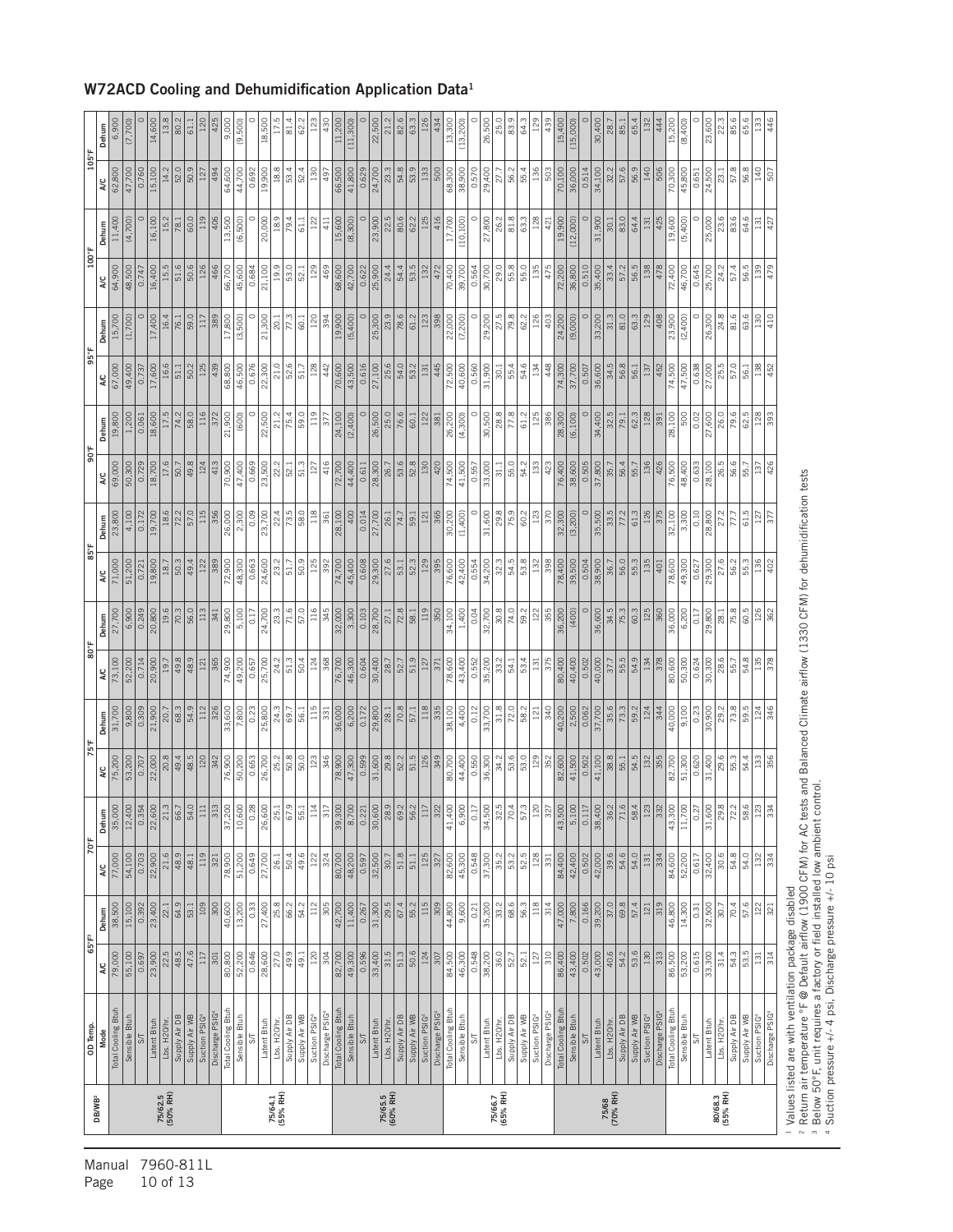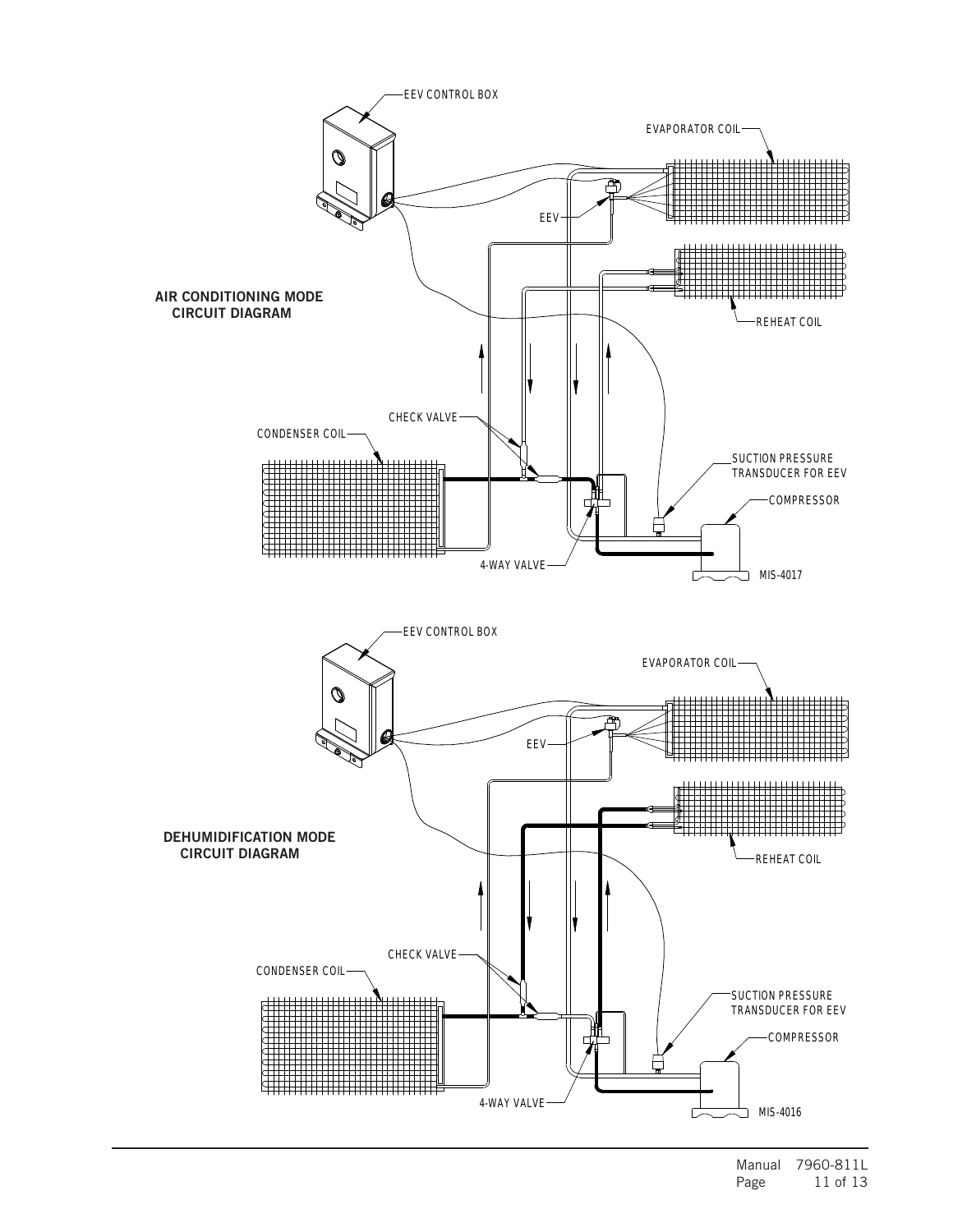TABLE 3 Dehumidification Relay Logic Board

| <b>Energize on Unit</b><br><b>Terminal Strip</b> | Mode                                | Occupied/<br><b>Unoccupied</b> |   | Inputs to the Board |    |   |             | <b>Outputs</b><br>from the<br><b>Board</b> |
|--------------------------------------------------|-------------------------------------|--------------------------------|---|---------------------|----|---|-------------|--------------------------------------------|
|                                                  |                                     |                                | Y | W <sub>2</sub>      | A1 | D | <b>TWV</b>  | YO                                         |
| Y1, G                                            | Cooling                             | Unoccupied                     | X |                     |    |   |             | X                                          |
| Y1, G, A                                         | Cooling                             | Occupied                       | X |                     | X  |   |             | X                                          |
| Y1, G, A, D                                      | Cooling w/Dehum 1                   | Occupied                       | X |                     | X  | X |             | X                                          |
| Y1, G, D                                         | Cooling w/Dehum 1                   | Unoccupied                     | X |                     |    | X |             | X                                          |
| G. B/W1                                          | 1st Stage Electric Heat             | Unoccupied                     |   | X                   |    |   |             |                                            |
| G. B/W1, A                                       | 1st Stage Electric Heat             | Occupied                       |   | X                   | X  |   |             |                                            |
| G, B/W1, A, D                                    | 1st Stage Electric Heat w/Dehum 2   | Occupied                       |   | X                   | X  |   |             |                                            |
| G. B/W1, D                                       | 1st Stage Electric Heat w/Dehum 2   | Unoccupied                     |   | X                   |    |   |             |                                            |
| G. B/W1, W2                                      | 2nd Stage Electric Heat             | Unoccupied                     |   | X                   |    |   |             |                                            |
| G, B/W1, W2, A                                   | 2nd Stage Electric Heat             | Occupied                       |   | X                   | X  |   |             |                                            |
| G, B/W1, W2, A, D                                | 2nd Stage Electric Heat and Dehum 2 | Occupied                       |   | X                   | X  |   |             |                                            |
| G, B/W1, W2, D                                   | 2nd Stage Electric Heat and Dehum 2 | Unoccupied                     |   | X                   |    |   |             |                                            |
| D                                                | Dehum                               | Unoccupied                     |   |                     |    | X | $X$ $\odot$ | $X$ $\odot$                                |
| D, A                                             | Dehum                               | Occupied                       |   |                     | X  | X | X           | X                                          |

Cooling takes precedence over dehumidification. A cooling call cancels dehumidification.

 The dehumidification input "D" is not received by the board because of an isolation relay that is energized by the call for heating (B/ W1). Thus, the heating call (B/W1) always takes precedence over dehumidification.

 The relay logic board has a jumper (J1) on it to choose between "any-time dehumidification" and "occupied dehumidification". The factory default is P1-P2. With the jumper in the P1-P2 position, dehumidification is available any time there is a "D" input to the relay logic board. With the jumper in the P2-P3 position, dehumidification is available when there is an occupancy signal to the "A1" terminal, "D" would also need to be energized to dehumidify.

Refer to sequence of operation. In most cases cooling and heating modes take priority over dehumidification.